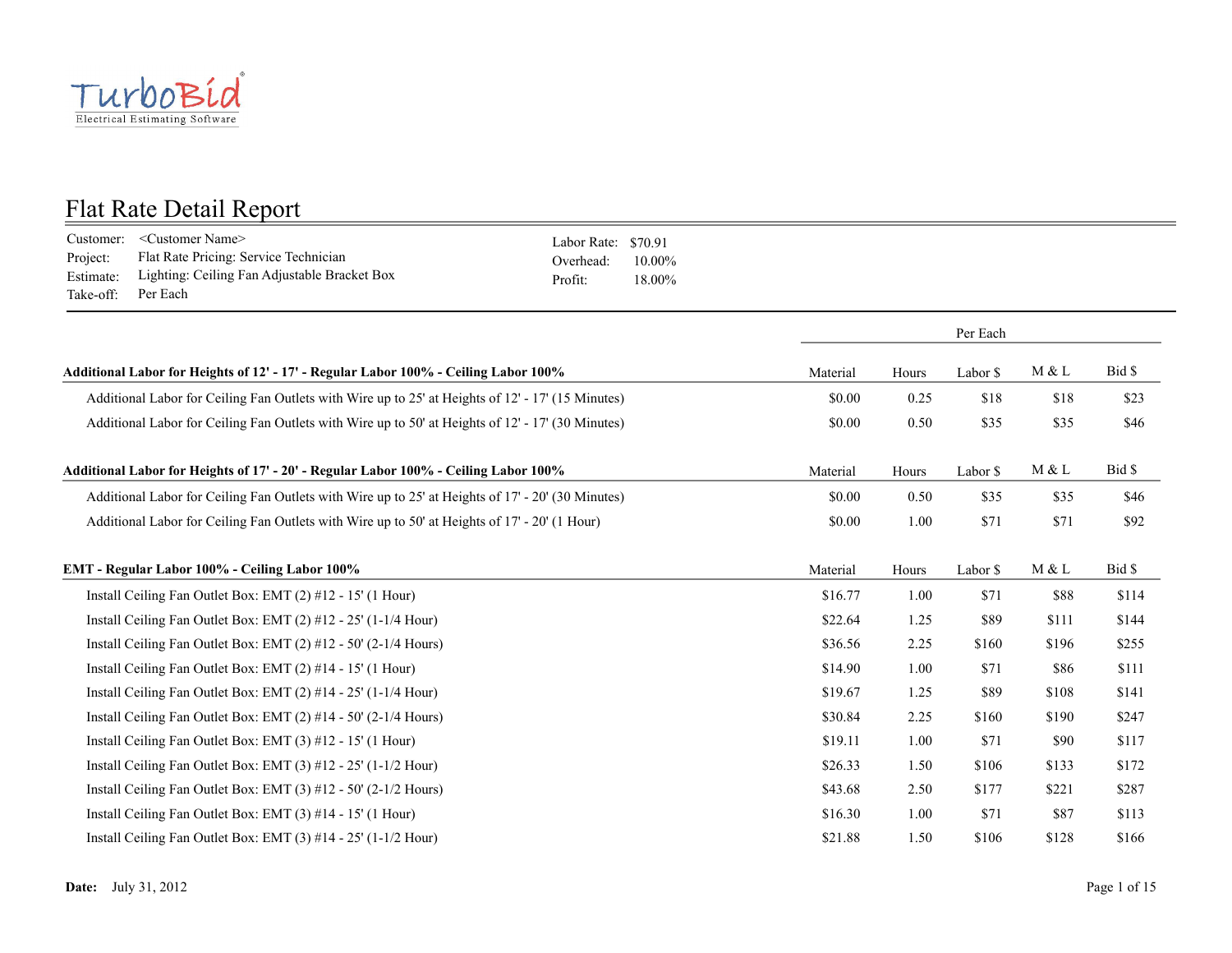|                    | Customer: <customer name=""></customer>                | Labor Rate: \$70.91 |           |
|--------------------|--------------------------------------------------------|---------------------|-----------|
| Project:           | Flat Rate Pricing: Service Technician                  | Overhead:           | $10.00\%$ |
|                    | Estimate: Lighting: Ceiling Fan Adjustable Bracket Box | Profit <sup>.</sup> | 18.00%    |
| Take-off: Per Each |                                                        |                     |           |

|                                                                                       |          | Per Each |          |       |        |  |
|---------------------------------------------------------------------------------------|----------|----------|----------|-------|--------|--|
| EMT - Regular Labor 100% - Ceiling Labor 100%                                         | Material | Hours    | Labor \$ | M & L | Bid \$ |  |
| Install Ceiling Fan Outlet Box: EMT (3) #14 - 50' (2-1/4 Hours)                       | \$35.10  | 2.25     | \$160    | \$195 | \$253  |  |
| MC - Open Access - Regular Labor 100% - Ceiling Labor 100%                            | Material | Hours    | Labor \$ | M & L | Bid \$ |  |
| Install Ceiling Fan Outlet Box: 12/2 MC, Open Access - 15' (3/4 Hour)                 | \$17.65  | 0.75     | \$53     | \$71  | \$92   |  |
| Install Ceiling Fan Outlet Box: 12/2 MC, Open Access - 25' (1 Hour)                   | \$23.50  | 1.00     | \$71     | \$94  | \$123  |  |
| Install Ceiling Fan Outlet Box: 12/2 MC, Open Access - 50' (1-1/2 Hours)              | \$38.52  | 1.50     | \$106    | \$145 | \$188  |  |
| Install Ceiling Fan Outlet Box: 12/3 MC, Open Access - 15' (3/4 Hour)                 | \$23.66  | 0.75     | \$53     | \$77  | \$100  |  |
| Install Ceiling Fan Outlet Box: 12/3 MC, Open Access - 25' (1 Hour)                   | \$33.52  | 1.00     | \$71     | \$104 | \$136  |  |
| Install Ceiling Fan Outlet Box: 12/3 MC, Open Access - 50' (1-1/2 Hours)              | \$58.58  | 1.50     | \$106    | \$165 | \$214  |  |
| Install Ceiling Fan Outlet Box: 14/2 MC, Open Access - 15' (3/4 Hour)                 | \$17.58  | 0.75     | \$53     | \$71  | \$92   |  |
| Install Ceiling Fan Outlet Box: 14/2 MC, Open Access - 25' (1 Hour)                   | \$23.38  | 1.00     | \$71     | \$94  | \$122  |  |
| Install Ceiling Fan Outlet Box: 14/2 MC, Open Access - 50' (1-1/2 Hours)              | \$38.30  | 1.50     | \$106    | \$145 | \$188  |  |
| Install Ceiling Fan Outlet Box: 14/3 MC, Open Access - 15' (3/4 Hour)                 | \$22.28  | 0.75     | \$53     | \$75  | \$98   |  |
| Install Ceiling Fan Outlet Box: 14/3 MC, Open Access - 25' (1 Hour)                   | \$31.22  | 1.00     | \$71     | \$102 | \$133  |  |
| Install Ceiling Fan Outlet Box: 14/3 MC, Open Access - 50' (1-1/2 Hours)              | \$53.97  | 1.50     | \$106    | \$160 | \$208  |  |
| MC 12/2 - Limited Access - Regular Labor 100% - Ceiling Labor 100%                    | Material | Hours    | Labor \$ | M & L | Bid \$ |  |
| Install Ceiling Fan Outlet Box: 12/2 MC, Limited Access, 15' - 0 Plates (1-1/4 Hours) | \$22.57  | 1.25     | \$89     | \$111 | \$144  |  |
| Install Ceiling Fan Outlet Box: 12/2 MC, Limited Access, 15' - 1 Plate (1-3/4 Hours)  | \$22.57  | 1.75     | \$124    | \$147 | \$190  |  |
| Install Ceiling Fan Outlet Box: 12/2 MC, Limited Access, 15' - 2 Plates (2-1/4 Hours) | \$22.57  | 2.25     | \$160    | \$182 | \$236  |  |
| Install Ceiling Fan Outlet Box: 12/2 MC, Limited Access, 25' - 0 Plates (1-1/2 Hours) | \$28.43  | 1.50     | \$106    | \$135 | \$175  |  |
| Install Ceiling Fan Outlet Box: 12/2 MC, Limited Access, 25' - 1 Plate (2 Hours)      | \$28.43  | 2.00     | \$142    | \$170 | \$221  |  |
| Install Ceiling Fan Outlet Box: 12/2 MC, Limited Access, 25' - 2 Plates (2-1/2 Hours) | \$28.43  | 2.50     | \$177    | \$206 | \$267  |  |
| Install Ceiling Fan Outlet Box: 12/2 MC, Limited Access, 50' - 0 Plates (2 Hours)     | \$43.45  | 2.00     | \$142    | \$185 | \$240  |  |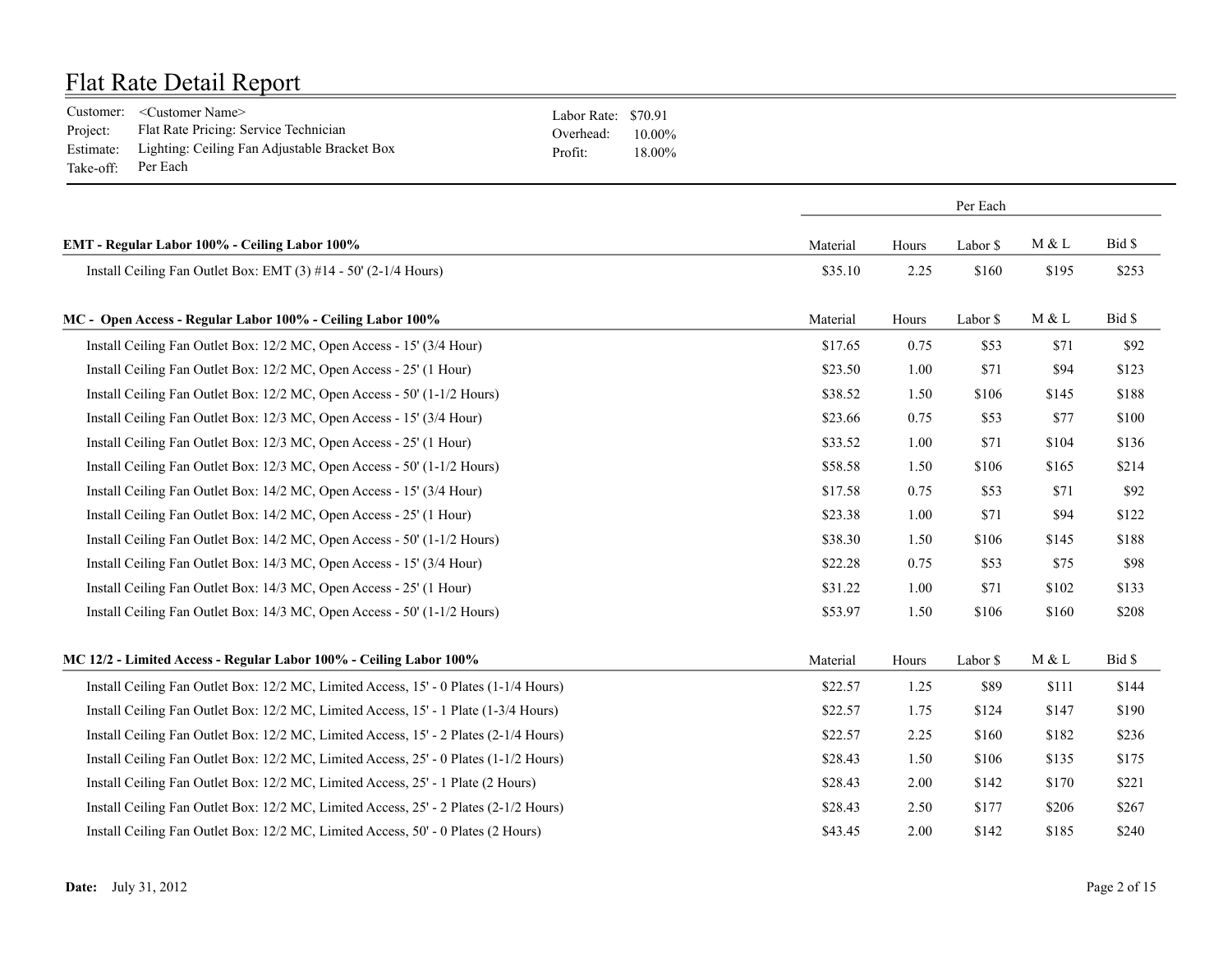|                    | Customer: <customer name=""></customer>                | Labor Rate: \$70.91 |           |
|--------------------|--------------------------------------------------------|---------------------|-----------|
| Project:           | Flat Rate Pricing: Service Technician                  | Overhead:           | $10.00\%$ |
|                    | Estimate: Lighting: Ceiling Fan Adjustable Bracket Box | Profit <sup>.</sup> | 18.00%    |
| Take-off: Per Each |                                                        |                     |           |

|                                                                                                       |          |       | Per Each |       |        |
|-------------------------------------------------------------------------------------------------------|----------|-------|----------|-------|--------|
| MC 12/2 - Limited Access - Regular Labor 100% - Ceiling Labor 100%                                    | Material | Hours | Labor \$ | M & L | Bid \$ |
| Install Ceiling Fan Outlet Box: 12/2 MC, Limited Access, 50' - 1 Plate (2-1/2 Hours)                  | \$43.45  | 2.50  | \$177    | \$221 | \$286  |
| Install Ceiling Fan Outlet Box: 12/2 MC, Limited Access, 50' - 2 Plates (3 Hours)                     | \$43.45  | 3.00  | \$213    | \$256 | \$333  |
| MC 12/2 - No Access (Drill various plates, studs or joists) - Regular Labor 100% - Ceiling Labor 100% | Material | Hours | Labor \$ | M & L | Bid \$ |
| Install Ceiling Fan Outlet Box: 12/2 MC, No Access, 15' - 0 Plates (1-3/4 Hours)                      | \$22.22  | 1.75  | \$124    | \$146 | \$190  |
| Install Ceiling Fan Outlet Box: 12/2 MC, No Access, 15' - 1 Plate (2-1/4 Hours)                       | \$22.22  | 2.25  | \$160    | \$182 | \$236  |
| Install Ceiling Fan Outlet Box: 12/2 MC, No Access, 15' - 2 Plates (2-3/4 Hours)                      | \$22.22  | 2.75  | \$195    | \$217 | \$282  |
| Install Ceiling Fan Outlet Box: 12/2 MC, No Access, 15' - 3 Plates (3-1/4 Hours)                      | \$22.22  | 3.25  | \$230    | \$253 | \$328  |
| Install Ceiling Fan Outlet Box: 12/2 MC, No Access, 15' - 4 Plates (3-3/4 Hours)                      | \$22.22  | 3.75  | \$266    | \$288 | \$374  |
| Install Ceiling Fan Outlet Box: 12/2 MC, No Access, 15' - 5 Plates (4-1/4 Hours)                      | \$22.22  | 4.25  | \$301    | \$324 | \$420  |
| Install Ceiling Fan Outlet Box: 12/2 MC, No Access, 15' - 6 Plates (4-3/4 Hours)                      | \$22.22  | 4.75  | \$337    | \$359 | \$466  |
| Install Ceiling Fan Outlet Box: 12/2 MC, No Access, 15' - 7 Plates (5-1/4 Hours)                      | \$22.22  | 5.25  | \$372    | \$394 | \$512  |
| Install Ceiling Fan Outlet Box: 12/2 MC, No Access, 15' - 8 Plates (5-3/4 Hours)                      | \$22.22  | 5.75  | \$408    | \$430 | \$558  |
| Install Ceiling Fan Outlet Box: 12/2 MC, No Access, 25' - 0 Plates (1-3/4 Hours)                      | \$27.97  | 1.75  | \$124    | \$152 | \$197  |
| Install Ceiling Fan Outlet Box: 12/2 MC, No Access, 25' - 1 Plate (2-1/4 Hours)                       | \$27.97  | 2.25  | \$160    | \$188 | \$243  |
| Install Ceiling Fan Outlet Box: 12/2 MC, No Access, 25' - 2 Plates (2-3/4 Hours)                      | \$27.97  | 2.75  | \$195    | \$223 | \$289  |
| Install Ceiling Fan Outlet Box: 12/2 MC, No Access, 25' - 3 Plates (3-1/4 Hours)                      | \$27.97  | 3.25  | \$230    | \$258 | \$335  |
| Install Ceiling Fan Outlet Box: 12/2 MC, No Access, 25' - 4 Plates (3-3/4 Hours)                      | \$27.97  | 3.75  | \$266    | \$294 | \$381  |
| Install Ceiling Fan Outlet Box: 12/2 MC, No Access, 25' - 5 Plates (4-1/4 Hours)                      | \$27.97  | 4.25  | \$301    | \$329 | \$427  |
| Install Ceiling Fan Outlet Box: 12/2 MC, No Access, 25' - 6 Plates (4-3/4 Hours)                      | \$27.97  | 4.75  | \$337    | \$365 | \$474  |
| Install Ceiling Fan Outlet Box: 12/2 MC, No Access, 25' - 7 Plates (5-1/4 Hours)                      | \$27.97  | 5.25  | \$372    | \$400 | \$520  |
| Install Ceiling Fan Outlet Box: 12/2 MC, No Access, 25' - 8 Plates (5-3/4 Hours)                      | \$27.97  | 5.75  | \$408    | \$436 | \$566  |
| Install Ceiling Fan Outlet Box: 12/2 MC, No Access, 25' - 9 Plates (6-1/4 Hours)                      | \$27.97  | 6.25  | \$443    | \$471 | \$612  |
| Install Ceiling Fan Outlet Box: 12/2 MC, No Access, 25' - 10 Plates (6-3/4 Hours)                     | \$27.97  | 6.75  | \$479    | \$507 | \$658  |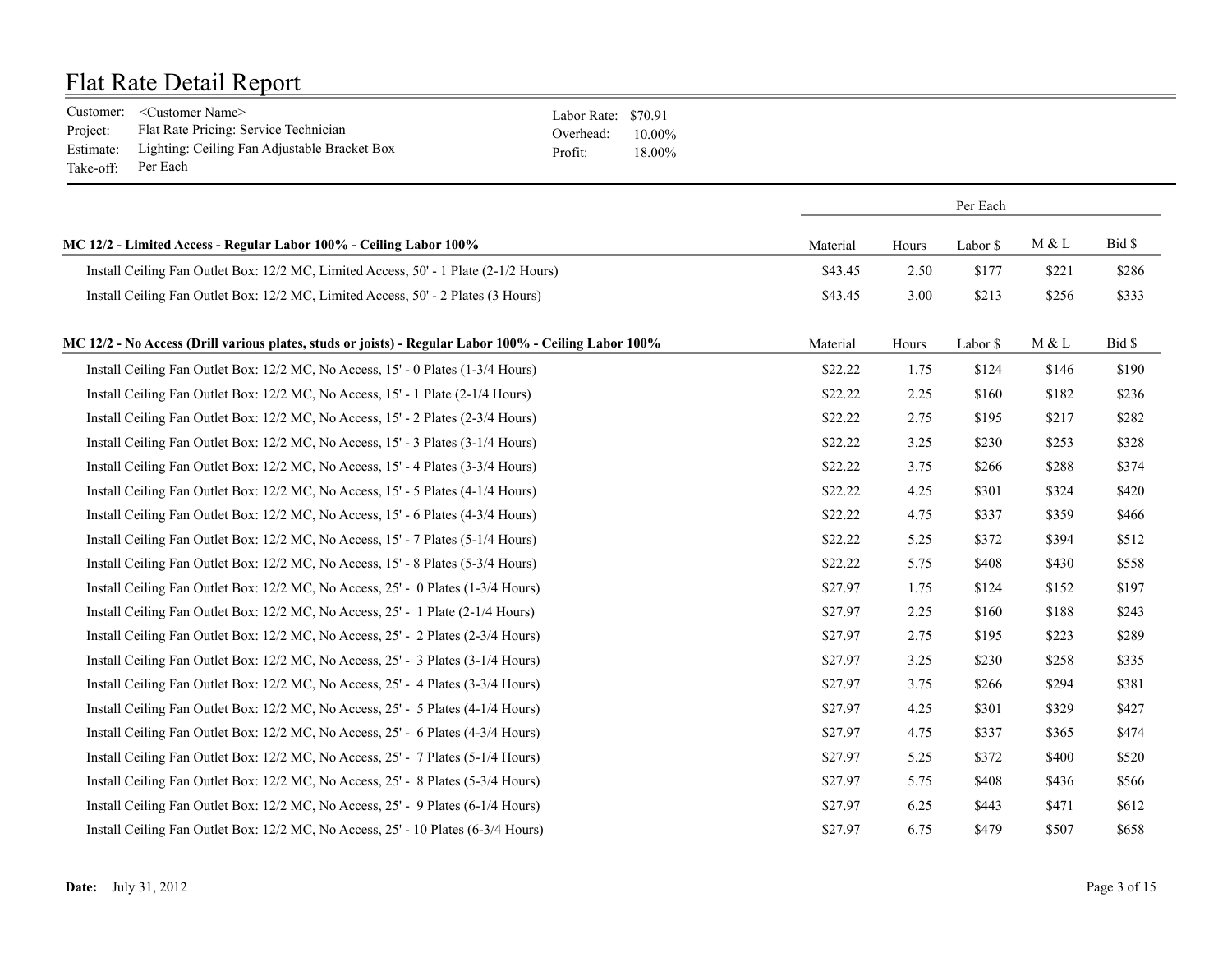|                    | Customer: <customer name=""></customer>                | Labor Rate: \$70.91 |           |
|--------------------|--------------------------------------------------------|---------------------|-----------|
| Project:           | Flat Rate Pricing: Service Technician                  | Overhead:           | $10.00\%$ |
|                    | Estimate: Lighting: Ceiling Fan Adjustable Bracket Box | Profit <sup>-</sup> | 18.00%    |
| Take-off: Per Each |                                                        |                     |           |

|                                                                                                       |          |       | Per Each |       |        |
|-------------------------------------------------------------------------------------------------------|----------|-------|----------|-------|--------|
| MC 12/2 - No Access (Drill various plates, studs or joists) - Regular Labor 100% - Ceiling Labor 100% | Material | Hours | Labor \$ | M & L | Bid \$ |
| Install Ceiling Fan Outlet Box: 12/2 MC, No Access, 25' - 11 Plates (7-1/4 Hours)                     | \$27.97  | 7.25  | \$514    | \$542 | \$704  |
| Install Ceiling Fan Outlet Box: 12/2 MC, No Access, 25' - 12 Plates (7-3/4 Hours)                     | \$27.97  | 7.75  | \$550    | \$578 | \$750  |
| Install Ceiling Fan Outlet Box: 12/2 MC, No Access, 50' - 11 Plates (7-3/4 Hours)                     | \$42.36  | 7.75  | \$550    | \$592 | \$768  |
| Install Ceiling Fan Outlet Box: 12/2 MC, No Access, 50' - 12 Plates (8-1/4 Hours)                     | \$42.36  | 8.25  | \$585    | \$627 | \$814  |
| Install Ceiling Fan Outlet Box: 12/2 MC, No Access, 50' - 13 Plates (8-3/4 Hours)                     | \$42.36  | 8.75  | \$620    | \$663 | \$860  |
| MC 12/3 - Limited Access - Regular Labor 100% - Ceiling Labor 100%                                    | Material | Hours | Labor \$ | M & L | Bid \$ |
| Install Ceiling Fan Outlet Box: 12/3 MC, Limited Access, 15' - 0 Plates (1-1/4 Hours)                 | \$28.59  | 1.25  | \$89     | \$117 | \$152  |
| Install Ceiling Fan Outlet Box: 12/3 MC, Limited Access, 15' - 1 Plate (1-3/4 Hours)                  | \$28.59  | 1.75  | \$124    | \$153 | \$198  |
| Install Ceiling Fan Outlet Box: 12/3 MC, Limited Access, 15' - 2 Plates (2-1/4 Hours)                 | \$28.59  | 2.25  | \$160    | \$188 | \$244  |
| Install Ceiling Fan Outlet Box: 12/3 MC, Limited Access, 25' - 0 Plates (1-1/2 Hours)                 | \$38.45  | 1.50  | \$106    | \$145 | \$188  |
| Install Ceiling Fan Outlet Box: 12/3 MC, Limited Access, 25' - 1 Plate (2 Hours)                      | \$38.45  | 2.00  | \$142    | \$180 | \$234  |
| Install Ceiling Fan Outlet Box: 12/3 MC, Limited Access, 25' - 2 Plates (2-1/2 Hours)                 | \$38.45  | 2.50  | \$177    | \$216 | \$280  |
| Install Ceiling Fan Outlet Box: 12/3 MC, Limited Access, 50' - 0 Plates (2 Hours)                     | \$63.50  | 2.00  | \$142    | \$205 | \$267  |
| Install Ceiling Fan Outlet Box: 12/3 MC, Limited Access, 50' - 1 Plate (2-1/2 Hours)                  | \$63.50  | 2.50  | \$177    | \$241 | \$313  |
| Install Ceiling Fan Outlet Box: 12/3 MC, Limited Access, 50' - 2 Plates (3 Hours)                     | \$63.50  | 3.00  | \$213    | \$276 | \$359  |
| MC 12/3 - No Access (Drill various plates, studs or joists) - Regular Labor 100% - Ceiling Labor 100% | Material | Hours | Labor \$ | M & L | Bid \$ |
| Install Ceiling Fan Outlet Box: 12/3 MC, No Access, 15' - 0 Plates (1-3/4 Hours)                      | \$28.59  | 1.75  | \$124    | \$153 | \$198  |
| Install Ceiling Fan Outlet Box: 12/3 MC, No Access, 15' - 1 Plate (2-1/4 Hours)                       | \$28.59  | 2.25  | \$160    | \$188 | \$244  |
| Install Ceiling Fan Outlet Box: 12/3 MC, No Access, 15' - 2 Plates (2-3/4 Hours)                      | \$28.59  | 2.75  | \$195    | \$224 | \$290  |
| Install Ceiling Fan Outlet Box: 12/3 MC, No Access, 15' - 3 Plates (3-1/4 Hours)                      | \$28.59  | 3.25  | \$230    | \$259 | \$336  |
| Install Ceiling Fan Outlet Box: 12/3 MC, No Access, 15' - 4 Plates (3-3/4 Hours)                      | \$28.59  | 3.75  | \$266    | \$295 | \$382  |
| Install Ceiling Fan Outlet Box: 12/3 MC, No Access, 15' - 5 Plates (4-1/4 Hours)                      | \$28.59  | 4.25  | \$301    | \$330 | \$428  |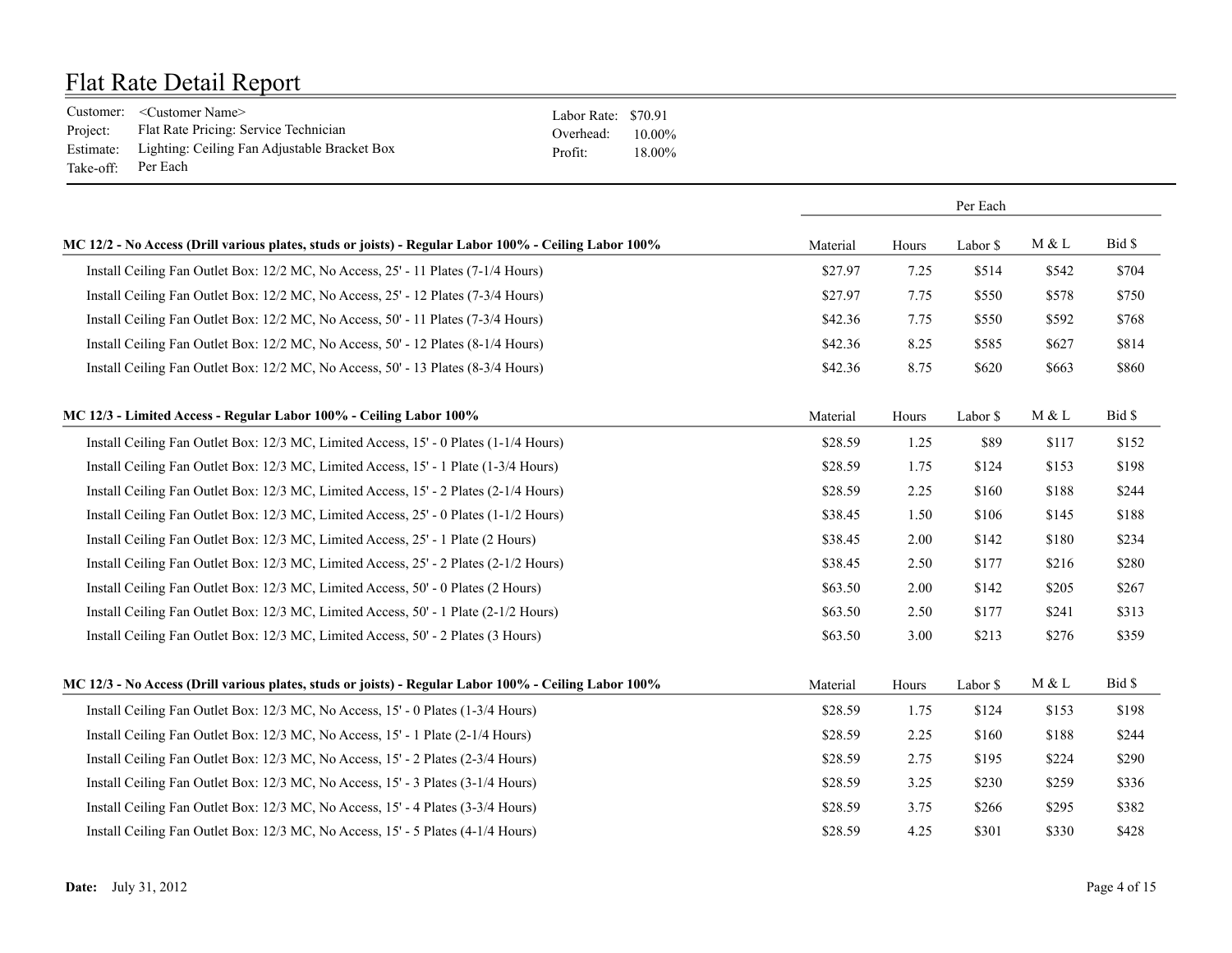|                    | Customer: <customer name=""></customer>                | Labor Rate: \$70.91 |           |
|--------------------|--------------------------------------------------------|---------------------|-----------|
| Project:           | Flat Rate Pricing: Service Technician                  | Overhead:           | $10.00\%$ |
|                    | Estimate: Lighting: Ceiling Fan Adjustable Bracket Box | Profit <sup>-</sup> | 18.00%    |
| Take-off: Per Each |                                                        |                     |           |

|                                                                                                       |          |       | Per Each |       |        |
|-------------------------------------------------------------------------------------------------------|----------|-------|----------|-------|--------|
| MC 12/3 - No Access (Drill various plates, studs or joists) - Regular Labor 100% - Ceiling Labor 100% | Material | Hours | Labor \$ | M & L | Bid \$ |
| Install Ceiling Fan Outlet Box: 12/3 MC, No Access, 15' - 6 Plates (4-3/4 Hours)                      | \$28.59  | 4.75  | \$337    | \$365 | \$474  |
| Install Ceiling Fan Outlet Box: 12/3 MC, No Access, 15' - 7 Plates (5-1/4 Hours)                      | \$28.59  | 5.25  | \$372    | \$401 | \$520  |
| Install Ceiling Fan Outlet Box: 12/3 MC, No Access, 15' - 8 Plates (5-3/4 Hours)                      | \$28.59  | 5.75  | \$408    | \$436 | \$566  |
| Install Ceiling Fan Outlet Box: 12/3 MC, No Access, 25' - 0 Plates (2 Hours)                          | \$33.52  | 2.00  | \$142    | \$175 | \$228  |
| Install Ceiling Fan Outlet Box: 12/3 MC, No Access, 25' - 1 Plate (2-1/2 Hours)                       | \$33.52  | 2.50  | \$177    | \$211 | \$274  |
| Install Ceiling Fan Outlet Box: 12/3 MC, No Access, 25' - 2 Plates (3 Hours)                          | \$33.52  | 3.00  | \$213    | \$246 | \$320  |
| Install Ceiling Fan Outlet Box: 12/3 MC, No Access, 25' - 3 Plates (3-1/2 Hours)                      | \$33.52  | 3.50  | \$248    | \$282 | \$366  |
| Install Ceiling Fan Outlet Box: 12/3 MC, No Access, 25' - 4 Plates (4 Hours)                          | \$33.52  | 4.00  | \$284    | \$317 | \$412  |
| Install Ceiling Fan Outlet Box: 12/3 MC, No Access, 25' - 5 Plates (4-1/2 Hours)                      | \$33.52  | 4.50  | \$319    | \$353 | \$458  |
| Install Ceiling Fan Outlet Box: 12/3 MC, No Access, 25' - 6 Plates (5 Hours)                          | \$33.52  | 5.00  | \$355    | \$388 | \$504  |
| Install Ceiling Fan Outlet Box: 12/3 MC, No Access, 25' - 7 Plates (5-1/2 Hours)                      | \$33.52  | 5.50  | \$390    | \$424 | \$550  |
| Install Ceiling Fan Outlet Box: 12/3 MC, No Access, 25' - 8 Plates (6 Hours)                          | \$33.52  | 6.00  | \$425    | \$459 | \$596  |
| Install Ceiling Fan Outlet Box: 12/3 MC, No Access, 25' - 9 Plates (6-1/2 Hours)                      | \$33.52  | 6.50  | \$461    | \$494 | \$642  |
| Install Ceiling Fan Outlet Box: 12/3 MC, No Access, 25' - 10 Plates (7 Hours)                         | \$33.52  | 7.00  | \$496    | \$530 | \$688  |
| Install Ceiling Fan Outlet Box: 12/3 MC, No Access, 25' - 11 Plates (7-1/2 Hours)                     | \$33.52  | 7.50  | \$532    | \$565 | \$734  |
| Install Ceiling Fan Outlet Box: 12/3 MC, No Access, 25' - 12 Plates (8 Hours)                         | \$33.52  | 8.00  | \$567    | \$601 | \$780  |
| Install Ceiling Fan Outlet Box: 12/3 MC, No Access, 50' - 11 Plates (8 Hours)                         | \$58.58  | 8.00  | \$567    | \$626 | \$812  |
| Install Ceiling Fan Outlet Box: 12/3 MC, No Access, 50' - 12 Plates (8-1/2 Hours)                     | \$58.58  | 8.50  | \$603    | \$661 | \$858  |
| Install Ceiling Fan Outlet Box: 12/3 MC, No Access, 50' - 13 Plates (9 Hours)                         | \$58.58  | 9.00  | \$638    | \$697 | \$904  |
| MC 14/2 - Limited Access - Regular Labor 100% - Ceiling Labor 100%                                    | Material | Hours | Labor \$ | M & L | Bid \$ |
| Install Ceiling Fan Outlet Box: 14/2 MC, Limited Access, 15' - 0 Plates (1-1/4 Hours)                 | \$22.51  | 1.25  | \$89     | \$111 | \$144  |
| Install Ceiling Fan Outlet Box: 14/2 MC, Limited Access, 15' - 1 Plate (1-3/4 Hours)                  | \$22.51  | 1.75  | \$124    | \$147 | \$190  |
| Install Ceiling Fan Outlet Box: 14/2 MC, Limited Access, 15' - 2 Plates (2-1/4 Hours)                 | \$22.51  | 2.25  | \$160    | \$182 | \$236  |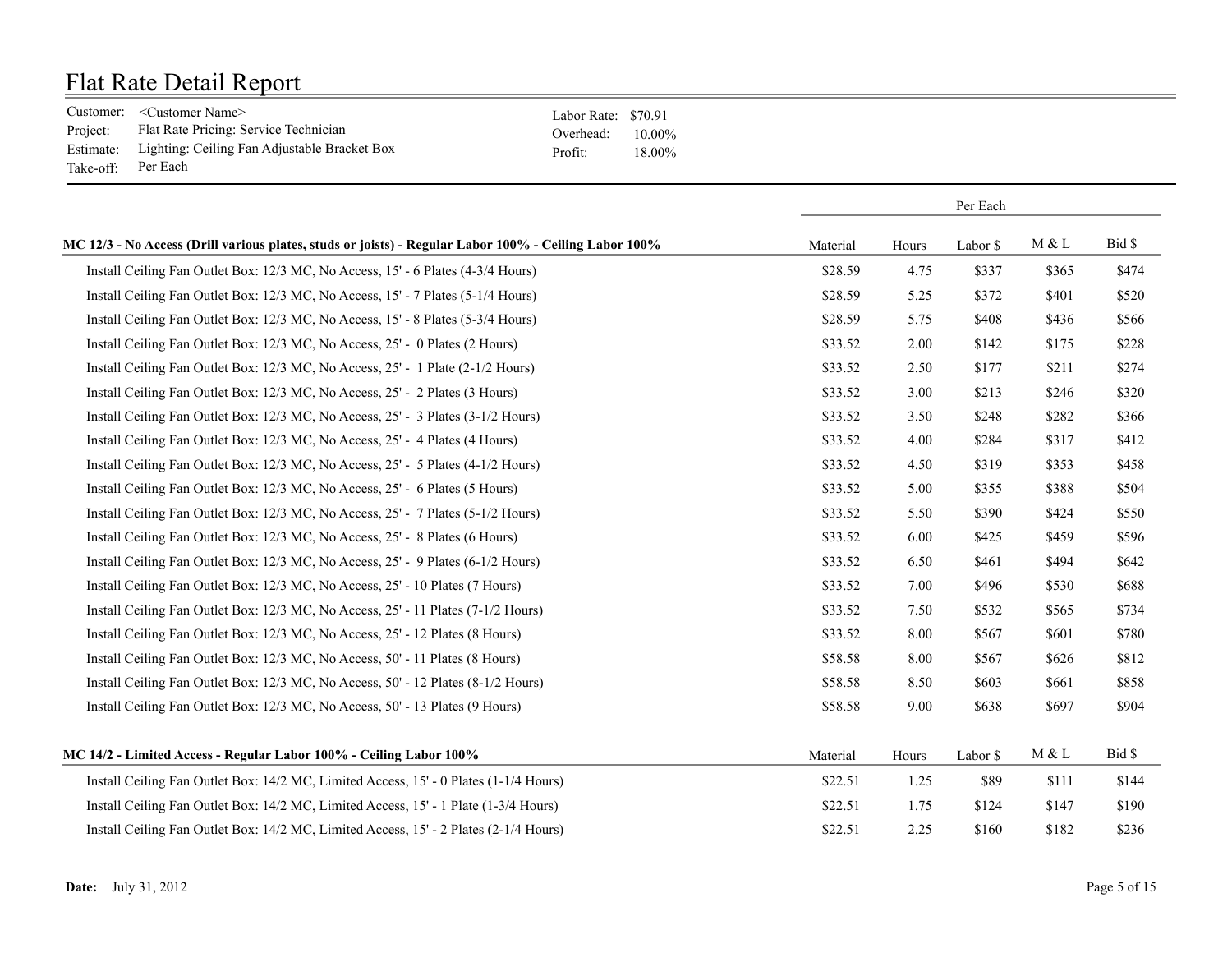|           | Customer: <customer name=""></customer>                | Labor Rate: \$70.91 |           |
|-----------|--------------------------------------------------------|---------------------|-----------|
| Project:  | Flat Rate Pricing: Service Technician                  | Overhead:           | $10.00\%$ |
|           | Estimate: Lighting: Ceiling Fan Adjustable Bracket Box | Profit:             | 18.00%    |
| Take-off: | Per Each                                               |                     |           |

|                                                                                                       |          |       | Per Each |       |        |
|-------------------------------------------------------------------------------------------------------|----------|-------|----------|-------|--------|
| MC 14/2 - Limited Access - Regular Labor 100% - Ceiling Labor 100%                                    | Material | Hours | Labor \$ | M & L | Bid \$ |
| Install Ceiling Fan Outlet Box: 14/2 MC, Limited Access, 25' - 0 Plates (1-1/4 Hours)                 | \$28.31  | 1.25  | \$89     | \$117 | \$152  |
| Install Ceiling Fan Outlet Box: 14/2 MC, Limited Access, 25' - 1 Plates (1-3/4 Hours)                 | \$28.31  | 1.75  | \$124    | \$152 | \$198  |
| Install Ceiling Fan Outlet Box: 14/2 MC, Limited Access, 25' - 2 Plates (2-1/4 Hours)                 | \$28.31  | 2.25  | \$160    | \$188 | \$244  |
| Install Ceiling Fan Outlet Box: 14/2 MC, Limited Access, 50' - 0 Plates (1-3/4 Hours)                 | \$43.22  | 1.75  | \$124    | \$167 | \$217  |
| Install Ceiling Fan Outlet Box: 14/2 MC, Limited Access, 50' - 1 Plate (2-1/4 Hours)                  | \$43.22  | 2.25  | \$160    | \$203 | \$263  |
| Install Ceiling Fan Outlet Box: 14/2 MC, Limited Access, 50' - 2 Plates (2-3/4 Hours)                 | \$43.22  | 2.75  | \$195    | \$238 | \$309  |
| MC 14/2 - No Access (Drill various plates, studs or joists) - Regular Labor 100% - Ceiling Labor 100% | Material | Hours | Labor \$ | M & L | Bid \$ |
| Install Ceiling Fan Outlet Box: 14/2 MC, No Access, 15' - 0 Plates (1-3/4 Hours)                      | \$22.51  | 1.75  | \$124    | \$147 | \$190  |
| Install Ceiling Fan Outlet Box: 14/2 MC, No Access, 15' - 1 Plate (2-1/4 Hours)                       | \$22.51  | 2.25  | \$160    | \$182 | \$236  |
| Install Ceiling Fan Outlet Box: 14/2 MC, No Access, 15' - 2 Plates (2-3/4 Hours)                      | \$22.51  | 2.75  | \$195    | \$218 | \$282  |
| Install Ceiling Fan Outlet Box: 14/2 MC, No Access, 15' - 3 Plates (3-1/4 Hours)                      | \$22.51  | 3.25  | \$230    | \$253 | \$328  |
| Install Ceiling Fan Outlet Box: 14/2 MC, No Access, 15' - 4 Plates (3-3/4 Hours)                      | \$22.51  | 3.75  | \$266    | \$288 | \$374  |
| Install Ceiling Fan Outlet Box: 14/2 MC, No Access, 15' - 5 Plates (4-1/4 Hours)                      | \$22.51  | 4.25  | \$301    | \$324 | \$420  |
| Install Ceiling Fan Outlet Box: 14/2 MC, No Access, 15' - 6 Plates (4-3/4 Hours)                      | \$22.51  | 4.75  | \$337    | \$359 | \$466  |
| Install Ceiling Fan Outlet Box: 14/2 MC, No Access, 15' - 7 Plates (5-1/4 Hours)                      | \$22.51  | 5.25  | \$372    | \$395 | \$512  |
| Install Ceiling Fan Outlet Box: 14/2 MC, No Access, 15' - 8 Plates (5-3/4 Hours)                      | \$22.51  | 5.75  | \$408    | \$430 | \$558  |
| Install Ceiling Fan Outlet Box: 14/2 MC, No Access, 25' - 0 Plates (1-3/4 Hours)                      | \$28.39  | 1.75  | \$124    | \$152 | \$198  |
| Install Ceiling Fan Outlet Box: 14/2 MC, No Access, 25' - 1 Plate (2-1/4 Hours)                       | \$28.39  | 2.25  | \$160    | \$188 | \$244  |
| Install Ceiling Fan Outlet Box: 14/2 MC, No Access, 25' - 2 Plates (2-3/4 Hours)                      | \$28.39  | 2.75  | \$195    | \$223 | \$290  |
| Install Ceiling Fan Outlet Box: 14/2 MC, No Access, 25' - 3 Plates (3-1/4 Hours)                      | \$28.39  | 3.25  | \$230    | \$259 | \$336  |
| Install Ceiling Fan Outlet Box: 14/2 MC, No Access, 25' - 4 Plates (3-3/4 Hours)                      | \$28.39  | 3.75  | \$266    | \$294 | \$382  |
| Install Ceiling Fan Outlet Box: 14/2 MC, No Access, 25' - 5 Plates (4-1/4 Hours)                      | \$28.39  | 4.25  | \$301    | \$330 | \$428  |
| Install Ceiling Fan Outlet Box: 14/2 MC, No Access, 25' - 6 Plates (4-3/4 Hours)                      | \$28.39  | 4.75  | \$337    | \$365 | \$474  |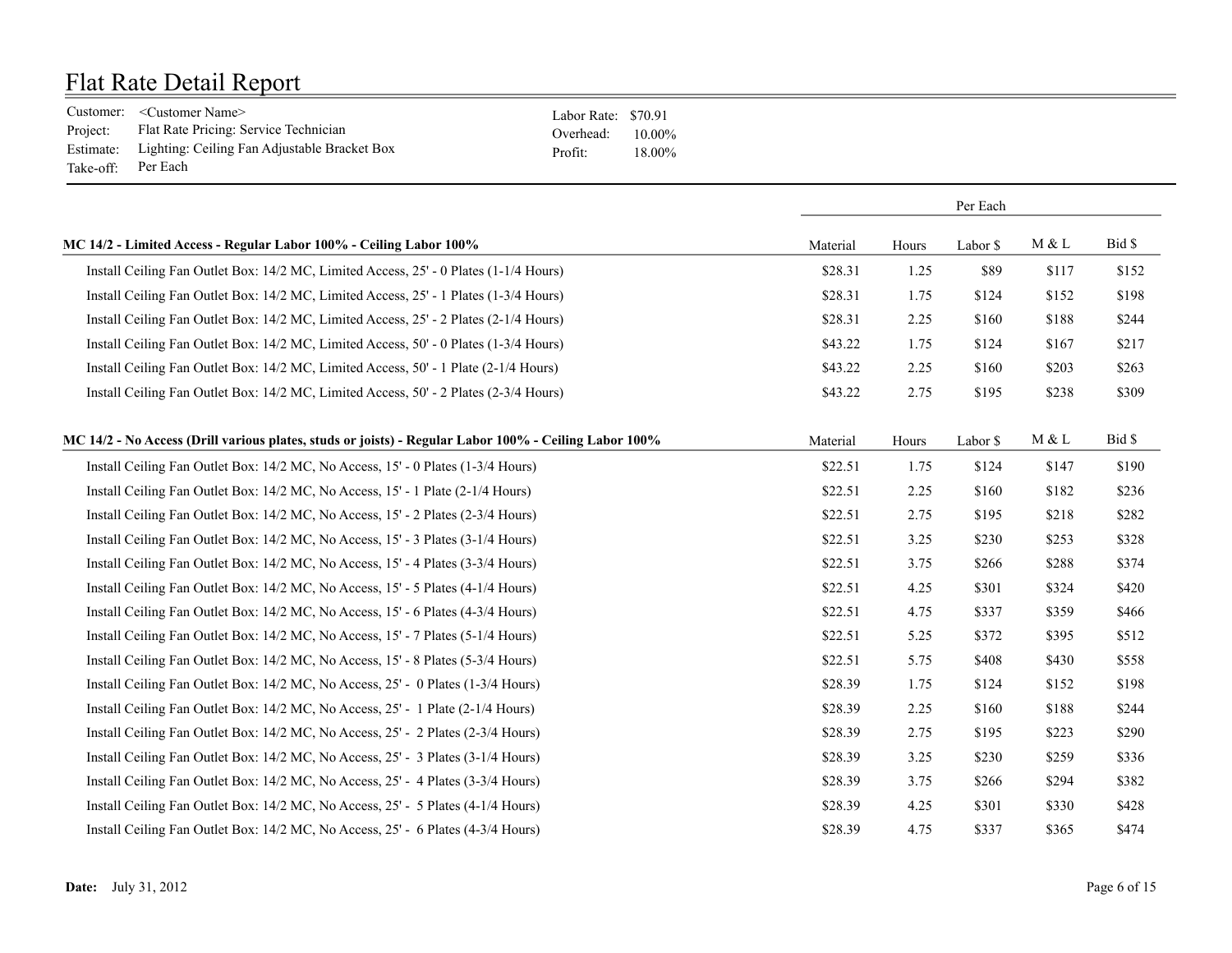|           | Customer: <customer name=""></customer>                | Labor Rate: \$70.91 |           |
|-----------|--------------------------------------------------------|---------------------|-----------|
| Project:  | Flat Rate Pricing: Service Technician                  | Overhead:           | $10.00\%$ |
|           | Estimate: Lighting: Ceiling Fan Adjustable Bracket Box | Profit:             | 18.00%    |
| Take-off: | Per Each                                               |                     |           |

|                                                                                                       |          |       | Per Each |       |        |
|-------------------------------------------------------------------------------------------------------|----------|-------|----------|-------|--------|
| MC 14/2 - No Access (Drill various plates, studs or joists) - Regular Labor 100% - Ceiling Labor 100% | Material | Hours | Labor \$ | M & L | Bid \$ |
| Install Ceiling Fan Outlet Box: 14/2 MC, No Access, 25' - 7 Plates (5-1/4 Hours)                      | \$28.39  | 5.25  | \$372    | \$401 | \$520  |
| Install Ceiling Fan Outlet Box: 14/2 MC, No Access, 25' - 8 Plates (5-3/4 Hours)                      | \$28.39  | 5.75  | \$408    | \$436 | \$566  |
| Install Ceiling Fan Outlet Box: 14/2 MC, No Access, 25' - 9 Plates (6-1/4 Hours)                      | \$28.39  | 6.25  | \$443    | \$472 | \$612  |
| Install Ceiling Fan Outlet Box: 14/2 MC, No Access, 25' - 10 Plates (6-3/4 Hours)                     | \$28.39  | 6.75  | \$479    | \$507 | \$658  |
| Install Ceiling Fan Outlet Box: 14/2 MC, No Access, 25' - 11 Plates (7-1/4 Hours)                     | \$28.39  | 7.25  | \$514    | \$542 | \$704  |
| Install Ceiling Fan Outlet Box: 14/2 MC, No Access, 25' - 12 Plates (7-3/4 Hours)                     | \$28.39  | 7.75  | \$550    | \$578 | \$750  |
| Install Ceiling Fan Outlet Box: 14/2 MC, No Access, 50' - 11 Plates (7-3/4 Hours)                     | \$43.22  | 7.75  | \$550    | \$593 | \$769  |
| Install Ceiling Fan Outlet Box: 14/2 MC, No Access, 50' - 12 Plates (8-1/4 Hours)                     | \$43.22  | 8.25  | \$585    | \$628 | \$815  |
| Install Ceiling Fan Outlet Box: 14/2 MC, No Access, 50' - 13 Plates (8-3/4 Hours)                     | \$43.22  | 8.75  | \$620    | \$664 | \$861  |
| MC 14/3 - Limited Access - Regular Labor 100% - Ceiling Labor 100%                                    | Material | Hours | Labor \$ | M & L | Bid \$ |
| Install Ceiling Fan Outlet Box: 14/3 MC, Limited Access, 15' - 0 Plates (1-1/4 Hours)                 | \$27.21  | 1.25  | \$89     | \$116 | \$150  |
| Install Ceiling Fan Outlet Box: 14/3 MC, Limited Access, 15' - 1 Plate (1-3/4 Hours)                  | \$27.21  | 1.75  | \$124    | \$151 | \$196  |
| Install Ceiling Fan Outlet Box: 14/3 MC, Limited Access, 15' - 2 Plates (2-1/4 Hours)                 | \$27.21  | 2.25  | \$160    | \$187 | \$242  |
| Install Ceiling Fan Outlet Box: 14/3 MC, Limited Access, 25' - 0 Plates (1-1/2 Hours)                 | \$36.15  | 1.50  | \$106    | \$143 | \$185  |
| Install Ceiling Fan Outlet Box: 14/3 MC, Limited Access, 25' - 1 Plate (2 Hours)                      | \$36.15  | 2.00  | \$142    | \$178 | \$231  |
| Install Ceiling Fan Outlet Box: 14/3 MC, Limited Access, 25' - 2 Plates (2-1/2 Hours)                 | \$36.15  | 2.50  | \$177    | \$213 | \$277  |
| Install Ceiling Fan Outlet Box: 14/3 MC, Limited Access, 50' - 0 Plates (2 Hours)                     | \$58.89  | 2.00  | \$142    | \$201 | \$261  |
| Install Ceiling Fan Outlet Box: 14/3 MC, Limited Access, 50' - 1 Plate (2-1/2 Hours)                  | \$58.89  | 2.50  | \$177    | \$236 | \$307  |
| Install Ceiling Fan Outlet Box: 14/3 MC, Limited Access, 50' - 2 Plates (3 Hours)                     | \$58.89  | 3.00  | \$213    | \$272 | \$353  |
| MC 14/3 - No Access (Drill various plates, studs or joists) - Regular Labor 100% - Ceiling Labor 100% | Material | Hours | Labor \$ | M & L | Bid \$ |
| Install Ceiling Fan Outlet Box: 14/3 MC, No Access, 15' - 0 Plates (1-3/4 Hours)                      | \$27.21  | 1.75  | \$124    | \$151 | \$196  |
| Install Ceiling Fan Outlet Box: 14/3 MC, No Access, 15' - 1 Plate (2-1/4 Hours)                       | \$27.21  | 2.25  | \$160    | \$187 | \$242  |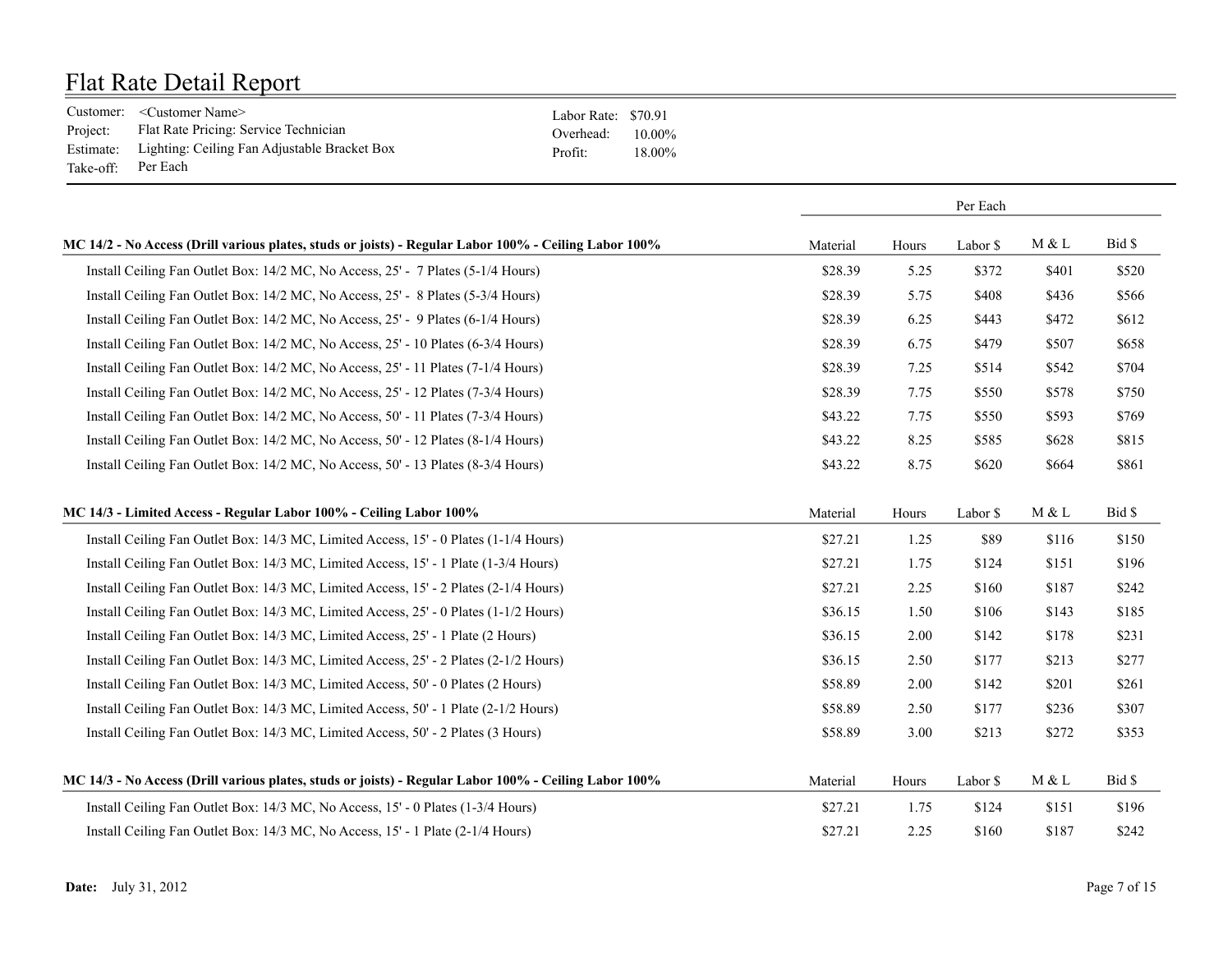|                    | Customer: <customer name=""></customer>                | Labor Rate: \$70.91 |           |
|--------------------|--------------------------------------------------------|---------------------|-----------|
| Project:           | Flat Rate Pricing: Service Technician                  | Overhead:           | $10.00\%$ |
|                    | Estimate: Lighting: Ceiling Fan Adjustable Bracket Box | Profit <sup>-</sup> | 18.00%    |
| Take-off: Per Each |                                                        |                     |           |

|                                                                                                       | Per Each |       |          |       |        |
|-------------------------------------------------------------------------------------------------------|----------|-------|----------|-------|--------|
| MC 14/3 - No Access (Drill various plates, studs or joists) - Regular Labor 100% - Ceiling Labor 100% | Material | Hours | Labor \$ | M & L | Bid \$ |
| Install Ceiling Fan Outlet Box: 14/3 MC, No Access, 15' - 2 Plates (2-3/4 Hours)                      | \$27.21  | 2.75  | \$195    | \$222 | \$288  |
| Install Ceiling Fan Outlet Box: 14/3 MC, No Access, 15' - 3 Plates (3-1/4 Hours)                      | \$27.21  | 3.25  | \$230    | \$258 | \$334  |
| Install Ceiling Fan Outlet Box: 14/3 MC, No Access, 15' - 4 Plates (3-3/4 Hours)                      | \$27.21  | 3.75  | \$266    | \$293 | \$380  |
| Install Ceiling Fan Outlet Box: 14/3 MC, No Access, 15' - 5 Plates (4-1/4 Hours)                      | \$27.21  | 4.25  | \$301    | \$329 | \$426  |
| Install Ceiling Fan Outlet Box: 14/3 MC, No Access, 15' - 6 Plates (4-3/4 Hours)                      | \$27.21  | 4.75  | \$337    | \$364 | \$473  |
| Install Ceiling Fan Outlet Box: 14/3 MC, No Access, 15' - 7 Plates (5-1/4 Hours)                      | \$27.21  | 5.25  | \$372    | \$399 | \$519  |
| Install Ceiling Fan Outlet Box: 14/3 MC, No Access, 15' - 8 Plates (5-3/4 Hours)                      | \$27.21  | 5.75  | \$408    | \$435 | \$565  |
| Install Ceiling Fan Outlet Box: 14/3 MC, No Access, 25' - 0 Plates (2 Hours)                          | \$36.23  | 2.00  | \$142    | \$178 | \$231  |
| Install Ceiling Fan Outlet Box: 14/3 MC, No Access, 25' - 1 Plate (2--1/2 Hours)                      | \$36.23  | 2.50  | \$177    | \$214 | \$277  |
| Install Ceiling Fan Outlet Box: 14/3 MC, No Access, 25' - 2 Plates (3 Hours)                          | \$36.23  | 3.00  | \$213    | \$249 | \$323  |
| Install Ceiling Fan Outlet Box: 14/3 MC, No Access, 25' - 3 Plates (3-1/2 Hours)                      | \$36.23  | 3.50  | \$248    | \$284 | \$369  |
| Install Ceiling Fan Outlet Box: 14/3 MC, No Access, 25' - 4 Plates (4 Hours)                          | \$36.23  | 4.00  | \$284    | \$320 | \$415  |
| Install Ceiling Fan Outlet Box: 14/3 MC, No Access, 25' - 5 Plates (4-1/2 Hours)                      | \$36.23  | 4.50  | \$319    | \$355 | \$461  |
| Install Ceiling Fan Outlet Box: 14/3 MC, No Access, 25' - 6 Plates (5 Hours)                          | \$36.23  | 5.00  | \$355    | \$391 | \$507  |
| Install Ceiling Fan Outlet Box: 14/3 MC, No Access, 25' - 7 Plates (5-1/2 Hours)                      | \$36.23  | 5.50  | \$390    | \$426 | \$553  |
| Install Ceiling Fan Outlet Box: 14/3 MC, No Access, 25' - 8 Plates (6 Hours)                          | \$36.23  | 6.00  | \$425    | \$462 | \$599  |
| Install Ceiling Fan Outlet Box: 14/3 MC, No Access, 25' - 9 Plates (6-1/2 Hours)                      | \$36.23  | 6.50  | \$461    | \$497 | \$645  |
| Install Ceiling Fan Outlet Box: 14/3 MC, No Access, 25' - 10 Plates (7 Hours)                         | \$36.23  | 7.00  | \$496    | \$533 | \$691  |
| Install Ceiling Fan Outlet Box: 14/3 MC, No Access, 25' - 11 Plates (7-1/2 Hours)                     | \$36.23  | 7.50  | \$532    | \$568 | \$737  |
| Install Ceiling Fan Outlet Box: 14/3 MC, No Access, 50' - 11 Plates (8 Hours)                         | \$58.89  | 8.00  | \$567    | \$626 | \$813  |
| Install Ceiling Fan Outlet Box: 14/3 MC, No Access, 50' - 12 Plates (8-1/2 Hours)                     | \$58.89  | 8.50  | \$603    | \$662 | \$859  |
| Install Ceiling Fan Outlet Box: 14/3 MC, No Access, 50' - 13 Plates (9 Hours)                         | \$58.89  | 9.00  | \$638    | \$697 | \$905  |
| Romex - Open Access - Regular Labor 100% - Ceiling Labor 100%                                         | Material | Hours | Labor \$ | M & L | Bid \$ |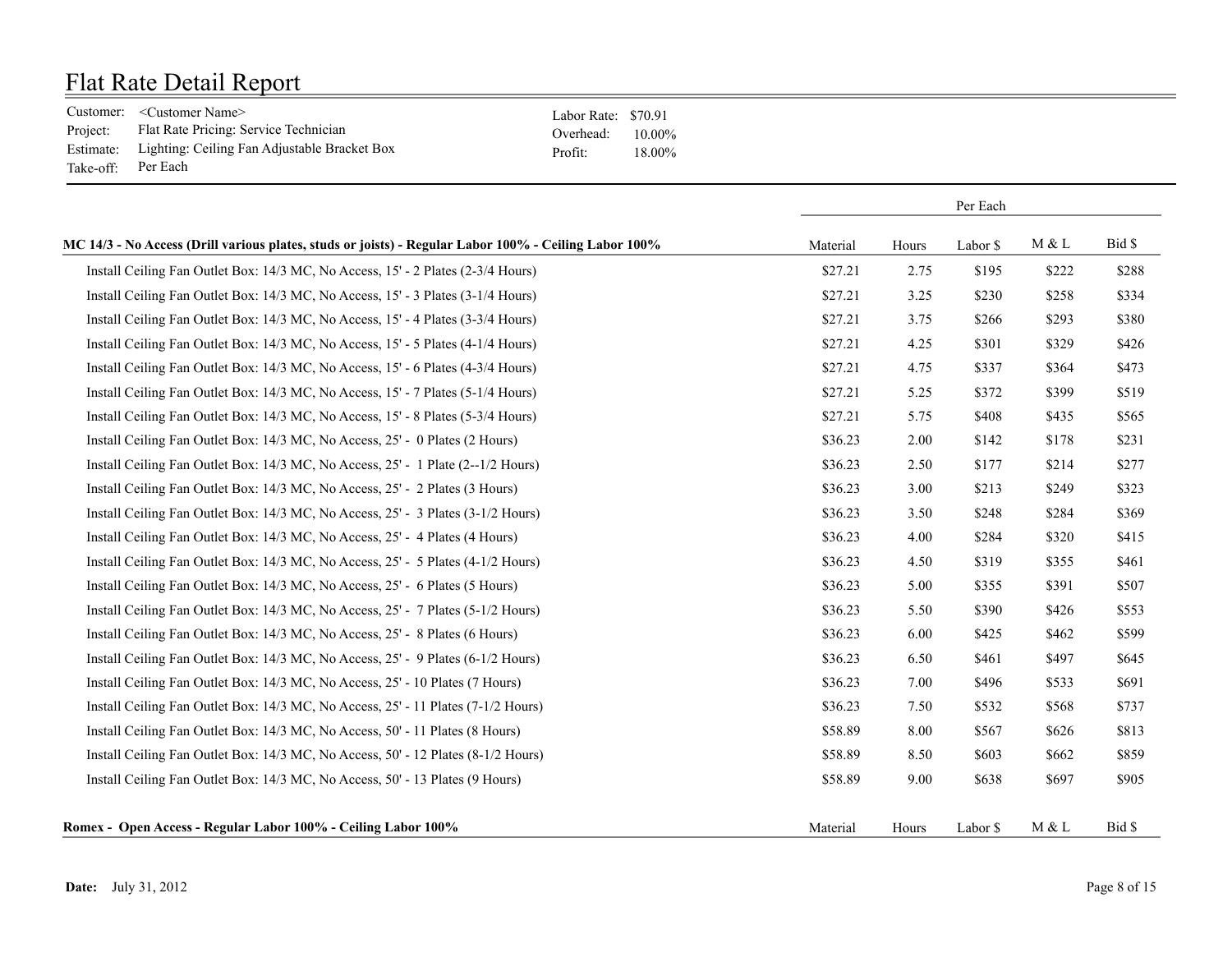|           | Customer: <customer name=""></customer>                | Labor Rate: \$70.91 |           |
|-----------|--------------------------------------------------------|---------------------|-----------|
| Project:  | Flat Rate Pricing: Service Technician                  | Overhead:           | $10.00\%$ |
|           | Estimate: Lighting: Ceiling Fan Adjustable Bracket Box | Profit:             | 18.00%    |
| Take-off: | Per Each                                               |                     |           |

|                                                                                          |          |       | Per Each |       |        |
|------------------------------------------------------------------------------------------|----------|-------|----------|-------|--------|
| Romex - Open Access - Regular Labor 100% - Ceiling Labor 100%                            | Material | Hours | Labor \$ | M & L | Bid \$ |
| Install Ceiling Fan Outlet Box: 12/2 Romex, Open Access - 15' (3/4 Hour)                 | \$14.76  | 0.75  | \$53     | \$68  | \$88   |
| Install Ceiling Fan Outlet Box: 12/2 Romex, Open Access - 25' (3/4 Hour)                 | \$19.39  | 0.75  | \$53     | \$73  | \$94   |
| Install Ceiling Fan Outlet Box: 12/2 Romex, Open Access - 50' (1-1/4 Hours)              | \$31.02  | 1.25  | \$89     | \$120 | \$155  |
| Install Ceiling Fan Outlet Box: 12/3 Romex, Open Access - 15' (3/4 Hour)                 | \$15.97  | 0.75  | \$53     | \$69  | \$90   |
| Install Ceiling Fan Outlet Box: 12/3 Romex, Open Access - 25' (1 Hour)                   | \$21.41  | 1.00  | \$71     | \$92  | \$120  |
| Install Ceiling Fan Outlet Box: 12/3 Romex, Open Access - 50' (1-1/2 Hours)              | \$35.05  | 1.50  | \$106    | \$141 | \$184  |
| Install Ceiling Fan Outlet Box: 14/2 Romex, Open Access - 15' (1/2 Hour)                 | \$11.62  | 0.50  | \$35     | \$47  | \$61   |
| Install Ceiling Fan Outlet Box: 14/2 Romex, Open Access - 25' (3/4 Hour)                 | \$14.15  | 0.75  | \$53     | \$67  | \$87   |
| Install Ceiling Fan Outlet Box: 14/2 Romex, Open Access - 50' (1-1/4 Hours)              | \$20.54  | 1.25  | \$89     | \$109 | \$142  |
| Install Ceiling Fan Outlet Box: 14/3 Romex, Open Access - 15' (3/4 Hour)                 | \$14.04  | 0.75  | \$53     | \$67  | \$87   |
| Install Ceiling Fan Outlet Box: 14/3 Romex, Open Access - 25' (3/4 Hour)                 | \$18.18  | 0.75  | \$53     | \$71  | \$93   |
| Install Ceiling Fan Outlet Box: 14/3 Romex, Open Access - 50' (1-1/4 Hours)              | \$28.60  | 1.25  | \$89     | \$117 | \$152  |
| Romex 12/2 - Limited Access - Regular Labor 100% - Ceiling Labor 100%                    | Material | Hours | Labor \$ | M & L | Bid \$ |
| Install Ceiling Fan Outlet Box: 12/2 Romex, Limited Access, 15' - 0 Plates (1-1/4 Hour)  | \$19.69  | 1.25  | \$89     | \$108 | \$141  |
| Install Ceiling Fan Outlet Box: 12/2 Romex, Limited Access, 15' - 1 Plate (1-3/4 Hour)   | \$19.69  | 1.75  | \$124    | \$144 | \$187  |
| Install Ceiling Fan Outlet Box: 12/2 Romex, Limited Access, 15' - 2 Plates (2-1/4 Hour)  | \$19.69  | 2.25  | \$160    | \$179 | \$233  |
| Install Ceiling Fan Outlet Box: 12/2 Romex, Limited Access, 25' - 0 Plates (1-1/4 Hour)  | \$24.31  | 1.25  | \$89     | \$113 | \$147  |
| Install Ceiling Fan Outlet Box: 12/2 Romex, Limited Access, 25' - 1 Plate (1-3/4 Hour)   | \$24.31  | 1.75  | \$124    | \$148 | \$193  |
| Install Ceiling Fan Outlet Box: 12/2 Romex, Limited Access, 25' - 2 Plates (2-1/4 Hour)  | \$24.31  | 2.25  | \$160    | \$184 | \$239  |
| Install Ceiling Fan Outlet Box: 12/2 Romex, Limited Access, 50' - 0 Plates (1-3/4 Hours) | \$35.94  | 1.75  | \$124    | \$160 | \$208  |
| Install Ceiling Fan Outlet Box: 12/2 Romex, Limited Access, 50' - 1 Plate (2-1/4 Hours)  | \$35.94  | 2.25  | \$160    | \$195 | \$254  |
| Install Ceiling Fan Outlet Box: 12/2 Romex, Limited Access, 50' - 2 Plates (2-3/4 Hours) | \$35.94  | 2.75  | \$195    | \$231 | \$300  |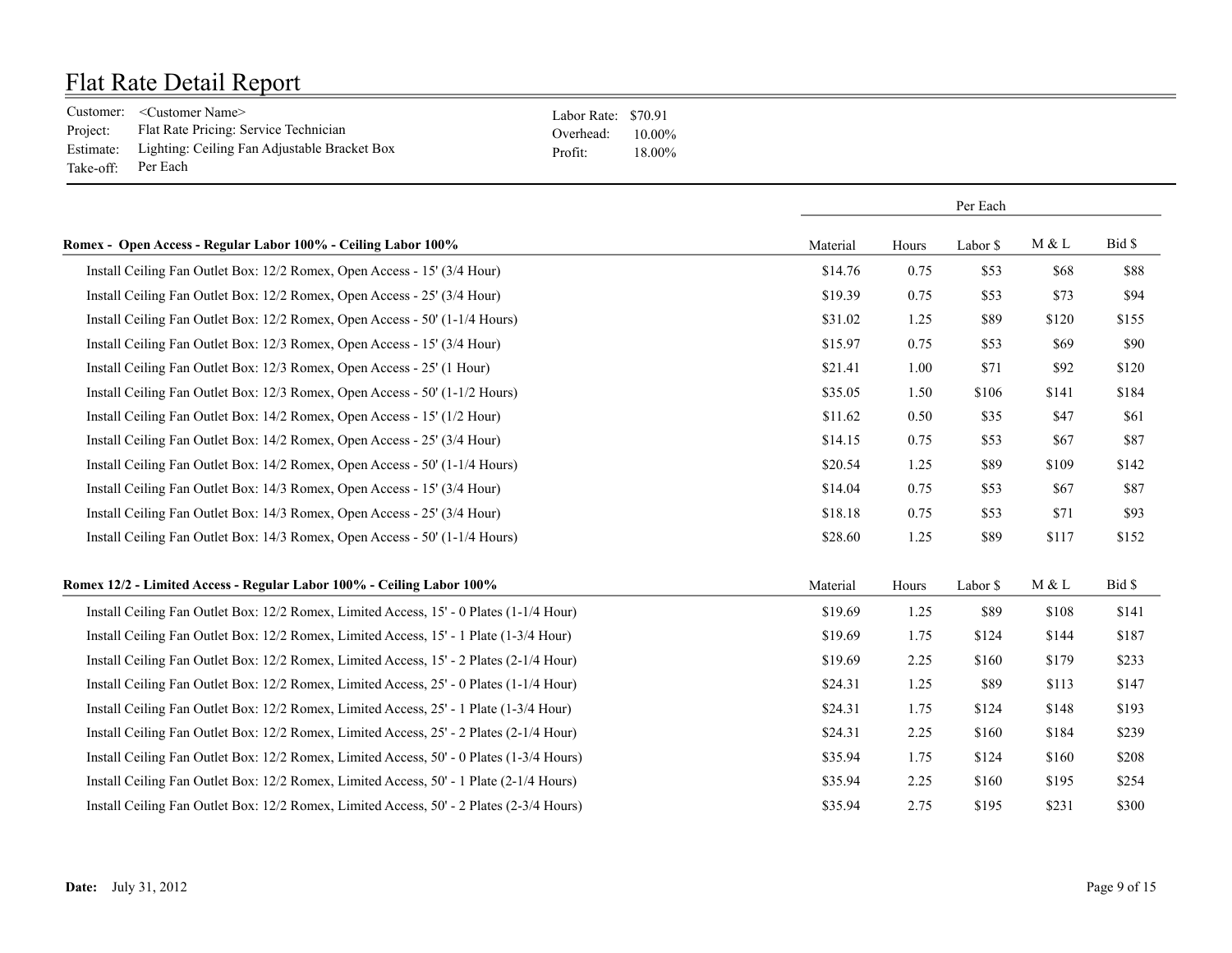|           | Customer: <customer name=""></customer>                | Labor Rate: \$70.91 |           |
|-----------|--------------------------------------------------------|---------------------|-----------|
| Project:  | Flat Rate Pricing: Service Technician                  | Overhead:           | $10.00\%$ |
|           | Estimate: Lighting: Ceiling Fan Adjustable Bracket Box | Profit:             | 18.00%    |
| Take-off: | Per Each                                               |                     |           |

|                                                                                                          | Per Each |       |          |       |        |
|----------------------------------------------------------------------------------------------------------|----------|-------|----------|-------|--------|
| Romex 12/2 - No Access (Drill various plates, studs or joists) - Regular Labor 100% - Ceiling Labor 100% | Material | Hours | Labor \$ | M & L | Bid \$ |
| Install Ceiling Fan Outlet Box: 12/2 Romex, No Access, 15' - 0 Plates (1-1/2 Hours)                      | \$19.54  | 1.50  | \$106    | \$126 | \$163  |
| Install Ceiling Fan Outlet Box: 12/2 Romex, No Access, 15' - 1 Plate (2 Hours)                           | \$19.54  | 2.00  | \$142    | \$161 | \$209  |
| Install Ceiling Fan Outlet Box: 12/2 Romex, No Access, 15' - 2 Plates (2-1/2 Hours)                      | \$19.54  | 2.50  | \$177    | \$197 | \$255  |
| Install Ceiling Fan Outlet Box: 12/2 Romex, No Access, 15' - 3 Plates (3 Hours)                          | \$19.54  | 3.00  | \$213    | \$232 | \$301  |
| Install Ceiling Fan Outlet Box: 12/2 Romex, No Access, 15' - 4 Plates (3-1/2 Hours)                      | \$19.54  | 3.50  | \$248    | \$268 | \$348  |
| Install Ceiling Fan Outlet Box: 12/2 Romex, No Access, 15' - 5 Plates (4 Hours)                          | \$19.54  | 4.00  | \$284    | \$303 | \$394  |
| Install Ceiling Fan Outlet Box: 12/2 Romex, No Access, 15' - 6 Plates (4-1/2 Hours)                      | \$19.54  | 4.50  | \$319    | \$339 | \$440  |
| Install Ceiling Fan Outlet Box: 12/2 Romex, No Access, 15' - 7 Plates (5 Hours)                          | \$19.54  | 5.00  | \$355    | \$374 | \$486  |
| Install Ceiling Fan Outlet Box: 12/2 Romex, No Access, 15' - 8 Plates (5-1/2 Hours)                      | \$19.54  | 5.50  | \$390    | \$410 | \$532  |
| Install Ceiling Fan Outlet Box: 12/2 Romex, No Access, 25' - 0 Plates (1-3/4 Hours)                      | \$24.15  | 1.75  | \$124    | \$148 | \$192  |
| Install Ceiling Fan Outlet Box: 12/2 Romex, No Access, 25' - 1 Plate (2-1/4 Hours)                       | \$24.15  | 2.25  | \$160    | \$184 | \$238  |
| Install Ceiling Fan Outlet Box: 12/2 Romex, No Access, 25' - 2 Plates (2-3/4 Hours)                      | \$24.15  | 2.75  | \$195    | \$219 | \$284  |
| Install Ceiling Fan Outlet Box: 12/2 Romex, No Access, 25' - 3 Plates (3-1/4 Hours)                      | \$24.15  | 3.25  | \$230    | \$255 | \$330  |
| Install Ceiling Fan Outlet Box: 12/2 Romex, No Access, 25' - 4 Plates (3-3/4 Hours)                      | \$24.15  | 3.75  | \$266    | \$290 | \$376  |
| Install Ceiling Fan Outlet Box: 12/2 Romex, No Access, 25' - 5 Plates (4-1/4 Hours)                      | \$24.15  | 4.25  | \$301    | \$326 | \$423  |
| Install Ceiling Fan Outlet Box: 12/2 Romex, No Access, 25' - 6 Plates (4-3/4 Hours)                      | \$24.15  | 4.75  | \$337    | \$361 | \$469  |
| Install Ceiling Fan Outlet Box: 12/2 Romex, No Access, 25' - 7 Plates (5-1/4 Hours)                      | \$24.15  | 5.25  | \$372    | \$396 | \$515  |
| Install Ceiling Fan Outlet Box: 12/2 Romex, No Access, 25' - 8 Plates (5-3/4 Hours)                      | \$24.15  | 5.75  | \$408    | \$432 | \$561  |
| Install Ceiling Fan Outlet Box: 12/2 Romex, No Access, 25' - 9 Plates (6-1/4 Hours)                      | \$24.15  | 6.25  | \$443    | \$467 | \$607  |
| Install Ceiling Fan Outlet Box: 12/2 Romex, No Access, 25' - 10 Plates (6-3/4 Hours)                     | \$24.15  | 6.75  | \$479    | \$503 | \$653  |
| Install Ceiling Fan Outlet Box: 12/2 Romex, No Access, 25' - 11 Plates (7-1/4 Hours)                     | \$24.15  | 7.25  | \$514    | \$538 | \$699  |
| Install Ceiling Fan Outlet Box: 12/2 Romex, No Access, 25' - 12 Plates (7-3/4 Hours)                     | \$24.15  | 7.75  | \$550    | \$574 | \$745  |
| Install Ceiling Fan Outlet Box: 12/2 Romex, No Access, 50' - 11 Plates (7-3/4 Hours)                     | \$35.70  | 7.75  | \$550    | \$585 | \$760  |
| Install Ceiling Fan Outlet Box: 12/2 Romex, No Access, 50' - 12 Plates (8-1/4 Hours)                     | \$35.70  | 8.25  | \$585    | \$621 | \$806  |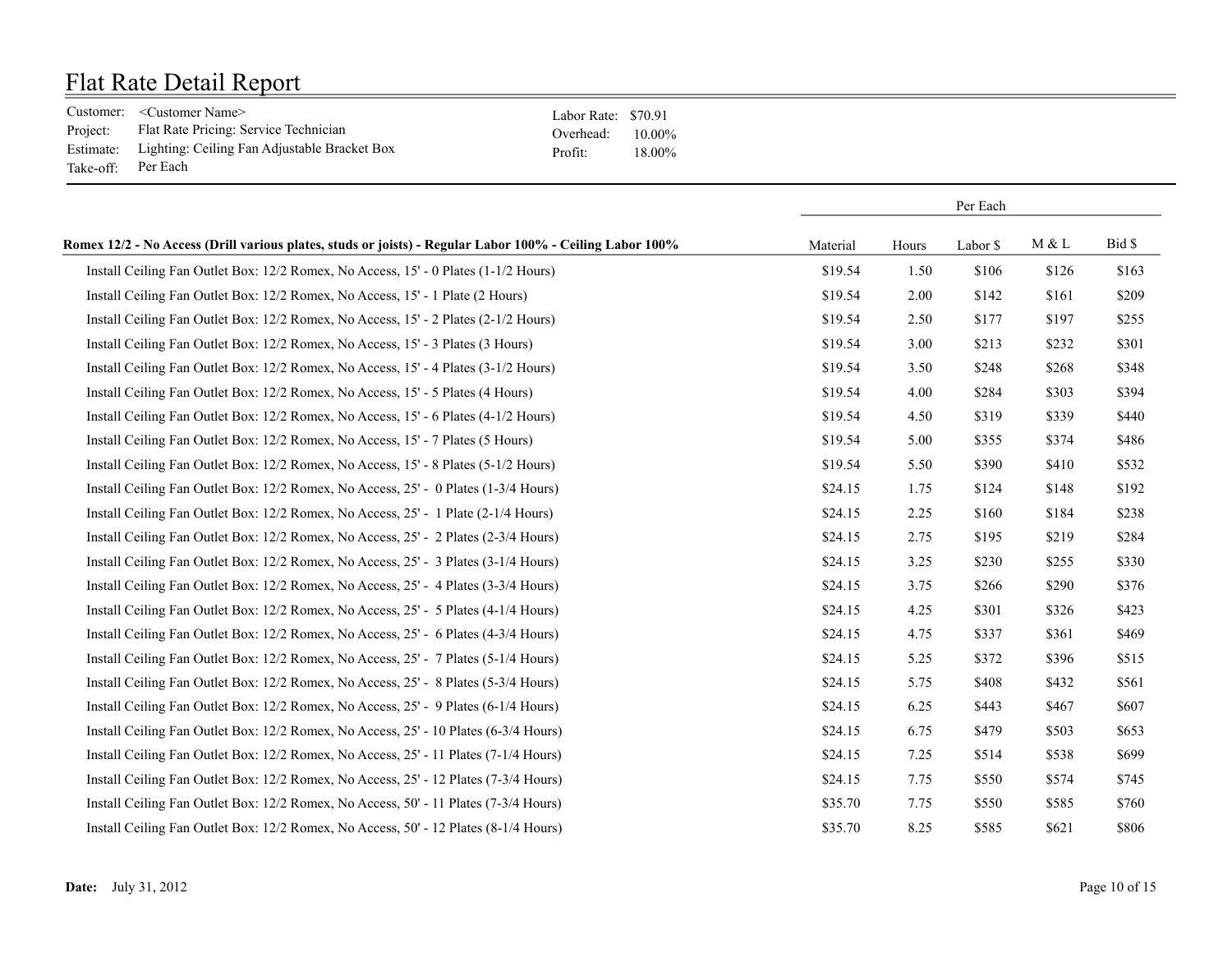|                    | Customer: <customer name=""></customer>                | Labor Rate: \$70.91 |           |
|--------------------|--------------------------------------------------------|---------------------|-----------|
| Project:           | Flat Rate Pricing: Service Technician                  | Overhead:           | $10.00\%$ |
|                    | Estimate: Lighting: Ceiling Fan Adjustable Bracket Box | Profit <sup>.</sup> | 18.00%    |
| Take-off: Per Each |                                                        |                     |           |

|                                                                                                          | Per Each |       |          |       |        |
|----------------------------------------------------------------------------------------------------------|----------|-------|----------|-------|--------|
| Romex 12/2 - No Access (Drill various plates, studs or joists) - Regular Labor 100% - Ceiling Labor 100% | Material | Hours | Labor \$ | M & L | Bid \$ |
| Install Ceiling Fan Outlet Box: 12/2 Romex, No Access, 50' - 13 Plates (8-3/4 Hours)                     | \$35.70  | 8.75  | \$620    | \$656 | \$852  |
| Romex 12/3 - Limited Access - Regular Labor 100% - Ceiling Labor 100%                                    | Material | Hours | Labor \$ | M & L | Bid \$ |
| Install Ceiling Fan Outlet Box: 12/3 Romex, Limited Access, 15' - 1 Plate (1-1/2 Hour)                   | \$20.90  | 1.50  | \$106    | \$127 | \$165  |
| Install Ceiling Fan Outlet Box: 12/3 Romex, Limited Access, 15' - 2 Plates (2 Hour)                      | \$20.90  | 2.00  | \$142    | \$163 | \$211  |
| Install Ceiling Fan Outlet Box: 12/3 Romex, Limited Access, 25' - 0 Plates (1-1/4 Hour)                  | \$26.32  | 1.25  | \$89     | \$115 | \$149  |
| Install Ceiling Fan Outlet Box: 12/3 Romex, Limited Access, 25' - 1 Plate (1-3/4 Hour)                   | \$26.32  | 1.75  | \$124    | \$150 | \$195  |
| Install Ceiling Fan Outlet Box: 12/3 Romex, Limited Access, 25' - 2 Plates (2-1/4 Hour)                  | \$26.32  | 2.25  | \$160    | \$186 | \$241  |
| Install Ceiling Fan Outlet Box: 12/3 Romex, Limited Access, 50' - 0 Plates (1-3/4 Hours)                 | \$39.97  | 1.75  | \$124    | \$164 | \$213  |
| Install Ceiling Fan Outlet Box: 12/3 Romex, Limited Access, 50' - 1 Plate (2-1/4 Hours)                  | \$39.97  | 2.25  | \$160    | \$200 | \$259  |
| Install Ceiling Fan Outlet Box: 12/3 Romex, Limited Access, 50' - 2 Plates (2-3/4 Hours)                 | \$39.97  | 2.75  | \$195    | \$235 | \$305  |
| Romex 12/3 - No Access (Drill various plates, studs or joists) - Regular Labor 100% - Ceiling Labor 100% | Material | Hours | Labor \$ | M & L | Bid \$ |
| Install Ceiling Fan Outlet Box: 12/3 Romex, No Access, 15' - 0 Plates (1-1/2 Hours)                      | \$20.75  | 1.50  | \$106    | \$127 | \$165  |
| Install Ceiling Fan Outlet Box: 12/3 Romex, No Access, 15' - 1 Plate (2 Hours)                           | \$20.75  | 2.00  | \$142    | \$163 | \$211  |
| Install Ceiling Fan Outlet Box: 12/3 Romex, No Access, 15' - 2 Plates (2-1/2 Hours)                      | \$20.75  | 2.50  | \$177    | \$198 | \$257  |
| Install Ceiling Fan Outlet Box: 12/3 Romex, No Access, 15' - 3 Plates (3 Hours)                          | \$20.75  | 3.00  | \$213    | \$233 | \$303  |
| Install Ceiling Fan Outlet Box: 12/3 Romex, No Access, 15' - 4 Plates (3-1/2 Hours)                      | \$20.75  | 3.50  | \$248    | \$269 | \$349  |
| Install Ceiling Fan Outlet Box: 12/3 Romex, No Access, 15' - 5 Plates (4 Hours)                          | \$20.75  | 4.00  | \$284    | \$304 | \$395  |
| Install Ceiling Fan Outlet Box: 12/3 Romex, No Access, 15' - 6 Plates (4-1/2 Hours)                      | \$20.75  | 4.50  | \$319    | \$340 | \$441  |
| Install Ceiling Fan Outlet Box: 12/3 Romex, No Access, 15' - 7 Plates (5 Hours)                          | \$20.75  | 5.00  | \$355    | \$375 | \$487  |
| Install Ceiling Fan Outlet Box: 12/3 Romex, No Access, 15' - 8 Plates (5-1/2 Hours)                      | \$20.75  | 5.50  | \$390    | \$411 | \$533  |
| Install Ceiling Fan Outlet Box: 12/3 Romex, No Access, 25' - 0 Plates (1-3/4 Hours)                      | \$26.17  | 1.75  | \$124    | \$150 | \$195  |
| Install Ceiling Fan Outlet Box: 12/3 Romex, No Access, 25' - 1 Plate (2-1/4 Hours)                       | \$26.17  | 2.25  | \$160    | \$186 | \$241  |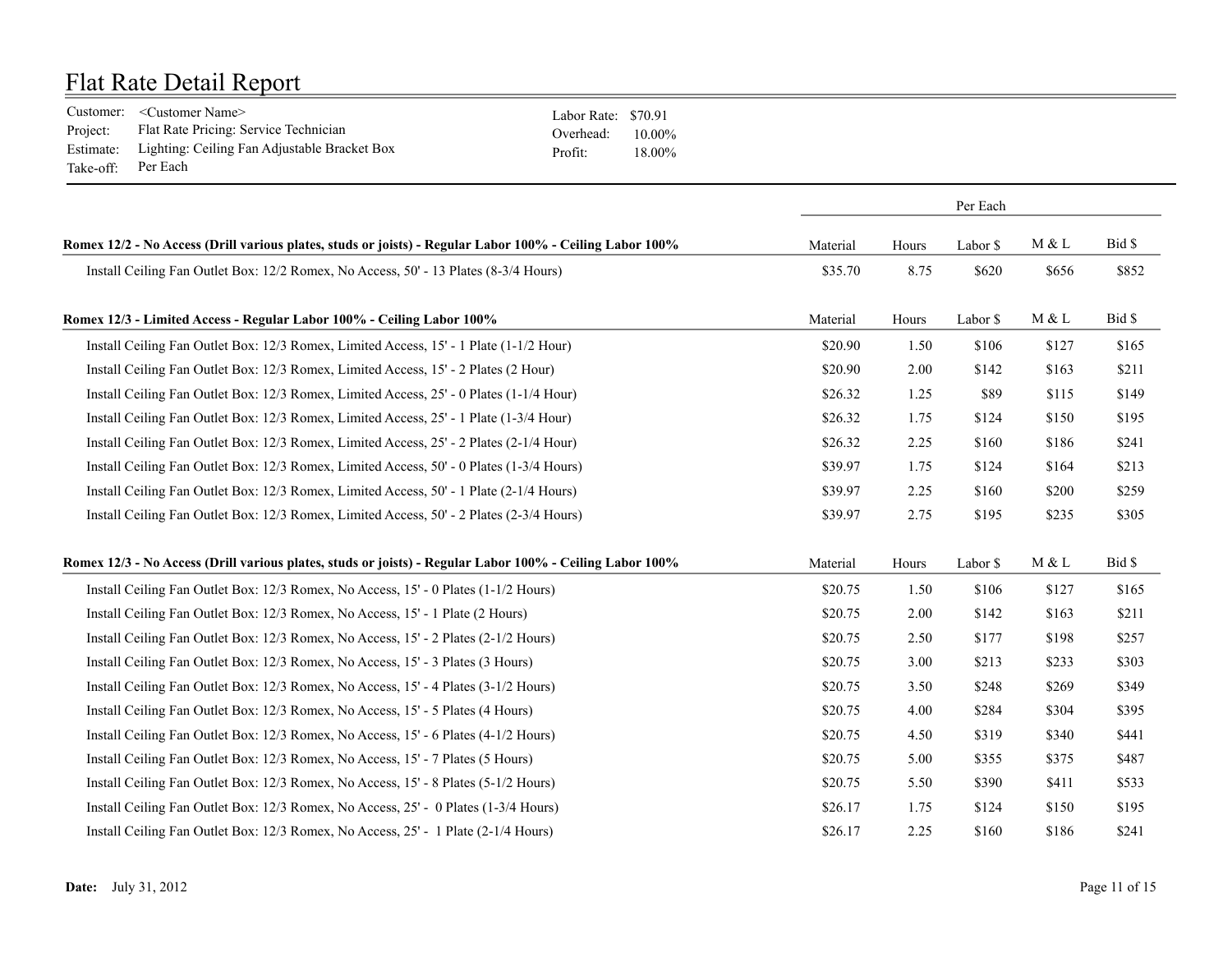|           | Customer: <customer name=""></customer>                | Labor Rate: \$70.91 |           |
|-----------|--------------------------------------------------------|---------------------|-----------|
| Project:  | Flat Rate Pricing: Service Technician                  | Overhead:           | $10.00\%$ |
|           | Estimate: Lighting: Ceiling Fan Adjustable Bracket Box | Profit <sup>-</sup> | 18.00%    |
| Take-off: | Per Each                                               |                     |           |

|                                                                                                          |          |       | Per Each |       |        |
|----------------------------------------------------------------------------------------------------------|----------|-------|----------|-------|--------|
| Romex 12/3 - No Access (Drill various plates, studs or joists) - Regular Labor 100% - Ceiling Labor 100% | Material | Hours | Labor \$ | M & L | Bid \$ |
| Install Ceiling Fan Outlet Box: 12/3 Romex, No Access, 25' - 2 Plates (2-3/4 Hours)                      | \$26.17  | 2.75  | \$195    | \$221 | \$287  |
| Install Ceiling Fan Outlet Box: 12/3 Romex, No Access, 25' - 3 Plates (3-1/4 Hours)                      | \$26.17  | 3.25  | \$230    | \$257 | \$333  |
| Install Ceiling Fan Outlet Box: 12/3 Romex, No Access, 25' - 4 Plates (3-3/4 Hours)                      | \$26.17  | 3.75  | \$266    | \$292 | \$379  |
| Install Ceiling Fan Outlet Box: 12/3 Romex, No Access, 25' - 5 Plates (4-1/4 Hours)                      | \$26.17  | 4.25  | \$301    | \$328 | \$425  |
| Install Ceiling Fan Outlet Box: 12/3 Romex, No Access, 25' - 6 Plates (4-3/4 Hours)                      | \$26.17  | 4.75  | \$337    | \$363 | \$471  |
| Install Ceiling Fan Outlet Box: 12/3 Romex, No Access, 25' - 7 Plates (5-1/4 Hours)                      | \$26.17  | 5.25  | \$372    | \$398 | \$517  |
| Install Ceiling Fan Outlet Box: 12/3 Romex, No Access, 25' - 8 Plates (5-3/4 Hours)                      | \$26.17  | 5.75  | \$408    | \$434 | \$563  |
| Install Ceiling Fan Outlet Box: 12/3 Romex, No Access, 25' - 9 Plates (6-1/4 Hours)                      | \$26.17  | 6.25  | \$443    | \$469 | \$609  |
| Install Ceiling Fan Outlet Box: 12/3 Romex, No Access, 25' - 10 Plates (6-3/4 Hours)                     | \$26.17  | 6.75  | \$479    | \$505 | \$655  |
| Install Ceiling Fan Outlet Box: 12/3 Romex, No Access, 25' - 11 Plates (7-1/4 Hours)                     | \$26.17  | 7.25  | \$514    | \$540 | \$701  |
| Install Ceiling Fan Outlet Box: 12/3 Romex, No Access, 25' - 12 Plates (7-3/4 Hours)                     | \$26.17  | 7.75  | \$550    | \$576 | \$747  |
| Install Ceiling Fan Outlet Box: 12/3 Romex, No Access, 50' - 11 Plates (7-3/4 Hours)                     | \$39.74  | 7.75  | \$550    | \$589 | \$765  |
| Install Ceiling Fan Outlet Box: 12/3 Romex, No Access, 50' - 12 Plates (8-1/4 Hours)                     | \$39.74  | 8.25  | \$585    | \$625 | \$811  |
| Install Ceiling Fan Outlet Box: 12/3 Romex, No Access, 50' - 13 Plates (8-3/4 Hours)                     | \$39.74  | 8.75  | \$620    | \$660 | \$857  |
| Romex 14/2 - Limited Access - Regular Labor 100% - Ceiling Labor 100%                                    | Material | Hours | Labor \$ | M & L | Bid \$ |
| Install Ceiling Fan Outlet Box: 14/2 Romex, Limited Access, 15' - 0 Plates (1 Hour)                      | \$16.55  | 1.00  | \$71     | \$87  | \$114  |
| Install Ceiling Fan Outlet Box: 14/2 Romex, Limited Access, 15' - 1 Plate (1-1/2 Hour)                   | \$16.55  | 1.50  | \$106    | \$123 | \$160  |
| Install Ceiling Fan Outlet Box: 14/2 Romex, Limited Access, 15' - 2 Plates (2 Hour)                      | \$16.55  | 2.00  | \$142    | \$158 | \$206  |
| Install Ceiling Fan Outlet Box: 14/2 Romex, Limited Access, 25' - 0 Plates (1-1/4 Hour)                  | \$19.07  | 1.25  | \$89     | \$108 | \$140  |
| Install Ceiling Fan Outlet Box: 14/2 Romex, Limited Access, 25' - 1 Plate (1-3/4 Hour)                   | \$19.07  | 1.75  | \$124    | \$143 | \$186  |
| Install Ceiling Fan Outlet Box: 14/2 Romex, Limited Access, 25' - 2 Plates (2-1/4 Hour)                  | \$19.07  | 2.25  | \$160    | \$179 | \$232  |
| Install Ceiling Fan Outlet Box: 14/2 Romex, Limited Access, 50' - 0 Plates (1-3/4 Hours)                 | \$25.47  | 1.75  | \$124    | \$150 | \$194  |
| Install Ceiling Fan Outlet Box: 14/2 Romex, Limited Access, 50' - 1 Plate (2-1/4 Hours)                  | \$25.47  | 2.25  | \$160    | \$185 | \$240  |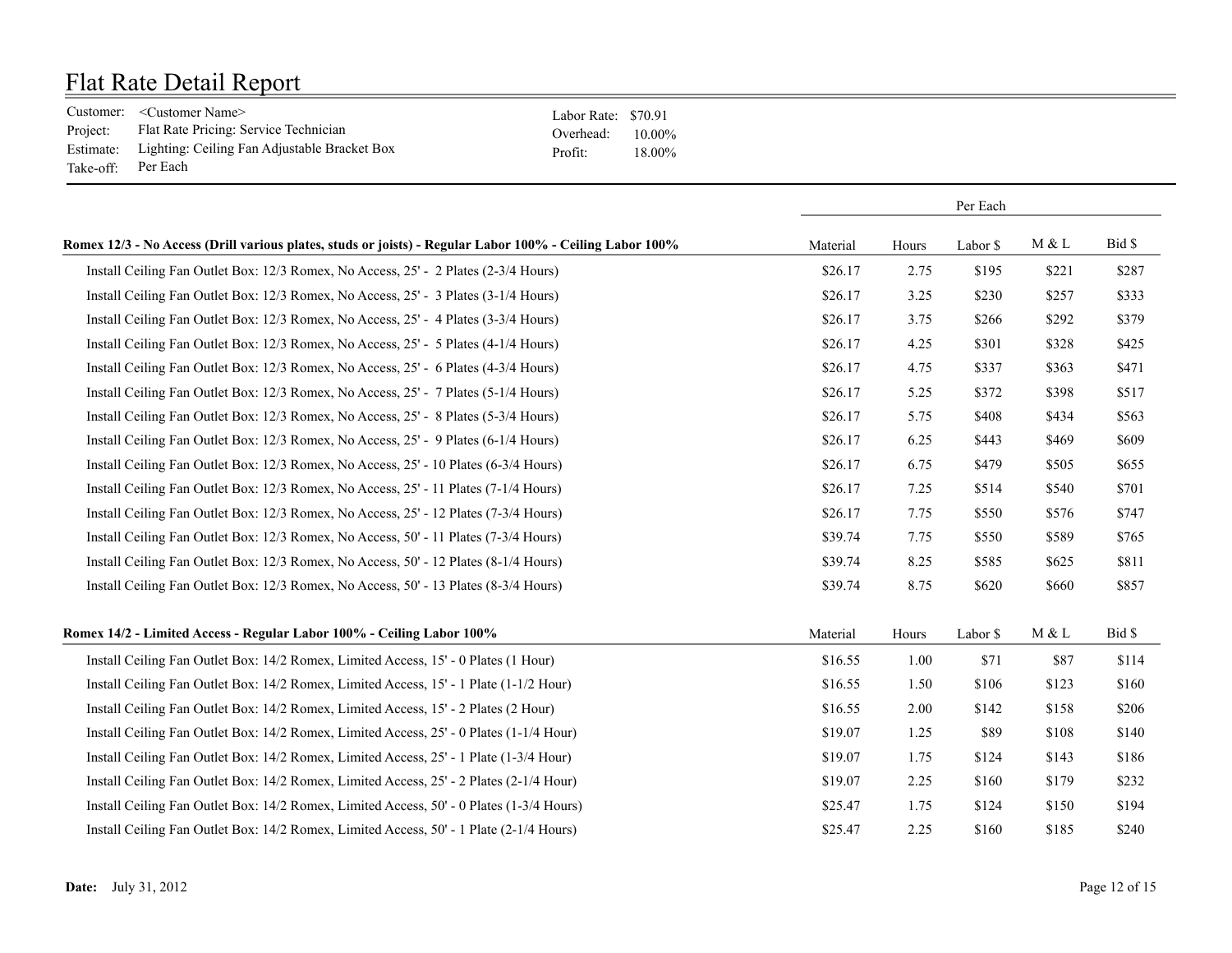|                    | Customer: <customer name=""></customer>                | Labor Rate: \$70.91 |           |
|--------------------|--------------------------------------------------------|---------------------|-----------|
| Project:           | Flat Rate Pricing: Service Technician                  | Overhead:           | $10.00\%$ |
|                    | Estimate: Lighting: Ceiling Fan Adjustable Bracket Box | Profit <sup>.</sup> | $18.00\%$ |
| Take-off: Per Each |                                                        |                     |           |

|                                                                                                          | Per Each |       |          |       |        |
|----------------------------------------------------------------------------------------------------------|----------|-------|----------|-------|--------|
| Romex 14/2 - Limited Access - Regular Labor 100% - Ceiling Labor 100%                                    | Material | Hours | Labor \$ | M & L | Bid \$ |
| Install Ceiling Fan Outlet Box: 14/2 Romex, Limited Access, 50' - 2 Plates (2-3/4 Hours)                 | \$25.47  | 2.75  | \$195    | \$220 | \$286  |
| Romex 14/2 - No Access (Drill various plates, studs or joists) - Regular Labor 100% - Ceiling Labor 100% | Material | Hours | Labor \$ | M & L | Bid \$ |
| Install Ceiling Fan Outlet Box: 14/2 Romex, No Access, 15' - 0 Plates (1-1/2 Hours)                      | \$16.39  | 1.50  | \$106    | \$123 | \$159  |
| Install Ceiling Fan Outlet Box: 14/2 Romex, No Access, 15' - 1 Plate (2 Hours)                           | \$16.39  | 2.00  | \$142    | \$158 | \$205  |
| Install Ceiling Fan Outlet Box: 14/2 Romex, No Access, 15' - 2 Plates (2-1/2 Hours)                      | \$16.39  | 2.50  | \$177    | \$194 | \$251  |
| Install Ceiling Fan Outlet Box: 14/2 Romex, No Access, 15' - 3 Plates (3 Hours)                          | \$16.39  | 3.00  | \$213    | \$229 | \$297  |
| Install Ceiling Fan Outlet Box: 14/2 Romex, No Access, 15' - 4 Plates (3-1/2 Hours)                      | \$16.39  | 3.50  | \$248    | \$265 | \$343  |
| Install Ceiling Fan Outlet Box: 14/2 Romex, No Access, 15' - 5 Plates (4 Hours)                          | \$16.39  | 4.00  | \$284    | \$300 | \$389  |
| Install Ceiling Fan Outlet Box: 14/2 Romex, No Access, 15' - 6 Plates (4-1/2 Hours)                      | \$16.39  | 4.50  | \$319    | \$335 | \$435  |
| Install Ceiling Fan Outlet Box: 14/2 Romex, No Access, 15' - 7 Plates (5 Hours)                          | \$16.39  | 5.00  | \$355    | \$371 | \$481  |
| Install Ceiling Fan Outlet Box: 14/2 Romex, No Access, 15' - 8 Plates (5-1/2 Hours)                      | \$16.39  | 5.50  | \$390    | \$406 | \$528  |
| Install Ceiling Fan Outlet Box: 14/2 Romex, No Access, 25' - 0 Plates (1-3/4 Hours)                      | \$18.91  | 1.75  | \$124    | \$143 | \$186  |
| Install Ceiling Fan Outlet Box: 14/2 Romex, No Access, 25' - 1 Plate (2-1/4 Hours)                       | \$18.91  | 2.25  | \$160    | \$178 | \$232  |
| Install Ceiling Fan Outlet Box: 14/2 Romex, No Access, 25' - 2 Plates (2-3/4 Hours)                      | \$18.91  | 2.75  | \$195    | \$214 | \$278  |
| Install Ceiling Fan Outlet Box: 14/2 Romex, No Access, 25' - 3 Plates (3-1/4 Hours)                      | \$18.91  | 3.25  | \$230    | \$249 | \$324  |
| Install Ceiling Fan Outlet Box: 14/2 Romex, No Access, 25' - 4 Plates (3-3/4 Hours)                      | \$18.91  | 3.75  | \$266    | \$285 | \$370  |
| Install Ceiling Fan Outlet Box: 14/2 Romex, No Access, 25' - 5 Plates (4-1/4 Hours)                      | \$18.91  | 4.25  | \$301    | \$320 | \$416  |
| Install Ceiling Fan Outlet Box: 14/2 Romex, No Access, 25' - 6 Plates (4-3/4 Hours)                      | \$18.91  | 4.75  | \$337    | \$356 | \$462  |
| Install Ceiling Fan Outlet Box: 14/2 Romex, No Access, 25' - 7 Plates (5-1/4 Hours)                      | \$18.91  | 5.25  | \$372    | \$391 | \$508  |
| Install Ceiling Fan Outlet Box: 14/2 Romex, No Access, 25' - 8 Plates (5-3/4 Hours)                      | \$18.91  | 5.75  | \$408    | \$427 | \$554  |
| Install Ceiling Fan Outlet Box: 14/2 Romex, No Access, 25' - 9 Plates (6-1/4 Hours)                      | \$18.91  | 6.25  | \$443    | \$462 | \$600  |
| Install Ceiling Fan Outlet Box: 14/2 Romex, No Access, 25' - 10 Plates (6-3/4 Hours)                     | \$18.91  | 6.75  | \$479    | \$498 | \$646  |
| Install Ceiling Fan Outlet Box: 14/2 Romex, No Access, 25' - 11 Plates (7-1/4 Hours)                     | \$18.91  | 7.25  | \$514    | \$533 | \$692  |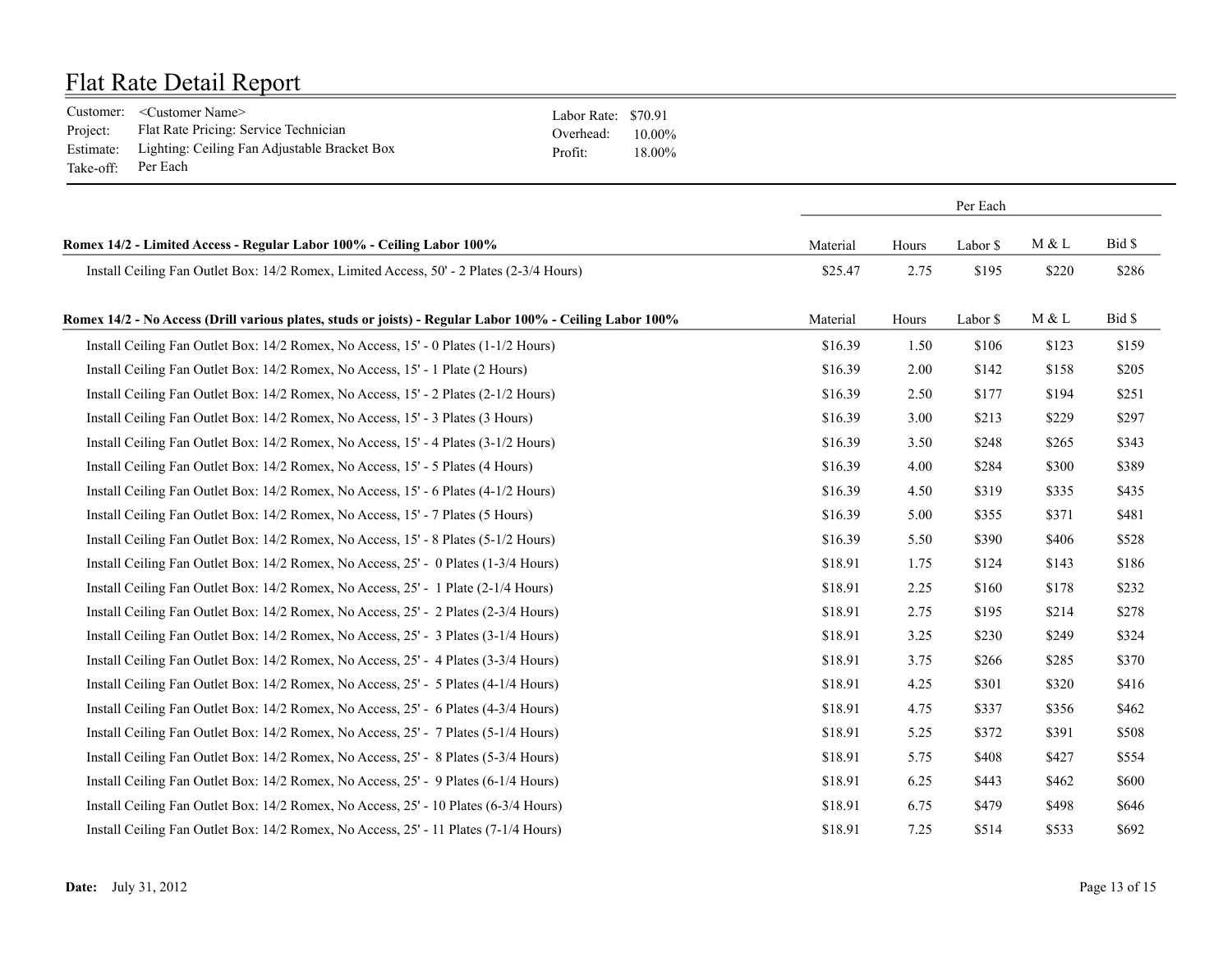|                    | Customer: <customer name=""></customer>                | Labor Rate: \$70.91 |           |
|--------------------|--------------------------------------------------------|---------------------|-----------|
| Project:           | Flat Rate Pricing: Service Technician                  | Overhead:           | $10.00\%$ |
|                    | Estimate: Lighting: Ceiling Fan Adjustable Bracket Box | Profit <sup>.</sup> | 18.00%    |
| Take-off: Per Each |                                                        |                     |           |

|                                                                                                          | Per Each |       |          |       |        |
|----------------------------------------------------------------------------------------------------------|----------|-------|----------|-------|--------|
| Romex 14/2 - No Access (Drill various plates, studs or joists) - Regular Labor 100% - Ceiling Labor 100% | Material | Hours | Labor \$ | M & L | Bid \$ |
| Install Ceiling Fan Outlet Box: 14/2 Romex, No Access, 25' - 12 Plates (7-3/4 Hours)                     | \$18.91  | 7.75  | \$550    | \$568 | \$738  |
| Install Ceiling Fan Outlet Box: 14/2 Romex, No Access, 50' - 11 Plates (7-1/2 Hours)                     | \$25.23  | 7.50  | \$532    | \$557 | \$723  |
| Install Ceiling Fan Outlet Box: 14/2 Romex, No Access, 50' - 12 Plates (8 Hours)                         | \$25.23  | 8.00  | \$567    | \$593 | \$769  |
| Install Ceiling Fan Outlet Box: 14/2 Romex, No Access, 50' - 13 Plates (8-1/2 Hours)                     | \$25.23  | 8.50  | \$603    | \$628 | \$815  |
| Romex 14/3 - Limited Access - Regular Labor 100% - Ceiling Labor 100%                                    | Material | Hours | Labor \$ | M & L | Bid \$ |
| Install Ceiling Fan Outlet Box: 14/3 Romex, Limited Access, 15' - 0 Plates (1 Hour)                      | \$18.96  | 1.00  | \$71     | \$90  | \$117  |
| Install Ceiling Fan Outlet Box: 14/3 Romex, Limited Access, 15' - 1 Plate (1-1/2 Hour)                   | \$18.96  | 1.50  | \$106    | \$125 | \$163  |
| Install Ceiling Fan Outlet Box: 14/3 Romex, Limited Access, 15' - 2 Plates (2 Hour)                      | \$18.96  | 2.00  | \$142    | \$161 | \$209  |
| Install Ceiling Fan Outlet Box: 14/3 Romex, Limited Access, 25' - 0 Plates (1-1/4 Hour)                  | \$23.10  | 1.25  | \$89     | \$112 | \$145  |
| Install Ceiling Fan Outlet Box: 14/3 Romex, Limited Access, 25' - 1 Plate (1-3/4 Hour)                   | \$23.10  | 1.75  | \$124    | \$147 | \$191  |
| Install Ceiling Fan Outlet Box: 14/3 Romex, Limited Access, 25' - 2 Plates (2-1/4 Hour)                  | \$23.10  | 2.25  | \$160    | \$183 | \$237  |
| Install Ceiling Fan Outlet Box: 14/3 Romex, Limited Access, 50' - 0 Plates (1-3/4 Hours)                 | \$33.52  | 1.75  | \$124    | \$158 | \$205  |
| Install Ceiling Fan Outlet Box: 14/3 Romex, Limited Access, 50' - 1 Plate (2-1/4 Hours)                  | \$33.52  | 2.25  | \$160    | \$193 | \$251  |
| Install Ceiling Fan Outlet Box: 14/3 Romex, Limited Access, 50' - 2 Plates (2-3/4 Hours)                 | \$33.52  | 2.75  | \$195    | \$229 | \$297  |
| Romex 14/3 - No Access (Drill various plates, studs or joists) - Regular Labor 100% - Ceiling Labor 100% | Material | Hours | Labor \$ | M & L | Bid \$ |
| Install Ceiling Fan Outlet Box: 14/3 Romex, No Access, 15' - 0 Plates (1-1/2 Hours)                      | \$18.80  | 1.50  | \$106    | \$125 | \$162  |
| Install Ceiling Fan Outlet Box: 14/3 Romex, No Access, 15' - 1 Plate (2 Hours)                           | \$18.80  | 2.00  | \$142    | \$161 | \$208  |
| Install Ceiling Fan Outlet Box: 14/3 Romex, No Access, 15' - 2 Plates (2-1/2 Hours)                      | \$18.80  | 2.50  | \$177    | \$196 | \$255  |
| Install Ceiling Fan Outlet Box: 14/3 Romex, No Access, 15' - 3 Plates (3 Hours)                          | \$18.80  | 3.00  | \$213    | \$232 | \$301  |
| Install Ceiling Fan Outlet Box: 14/3 Romex, No Access, 15' - 4 Plates (3-1/2 Hours)                      | \$18.80  | 3.50  | \$248    | \$267 | \$347  |
| Install Ceiling Fan Outlet Box: 14/3 Romex, No Access, 15' - 5 Plates (4 Hours)                          | \$18.80  | 4.00  | \$284    | \$302 | \$393  |
| Install Ceiling Fan Outlet Box: 14/3 Romex, No Access, 15' - 6 Plates (4-1/2 Hours)                      | \$18.80  | 4.50  | \$319    | \$338 | \$439  |